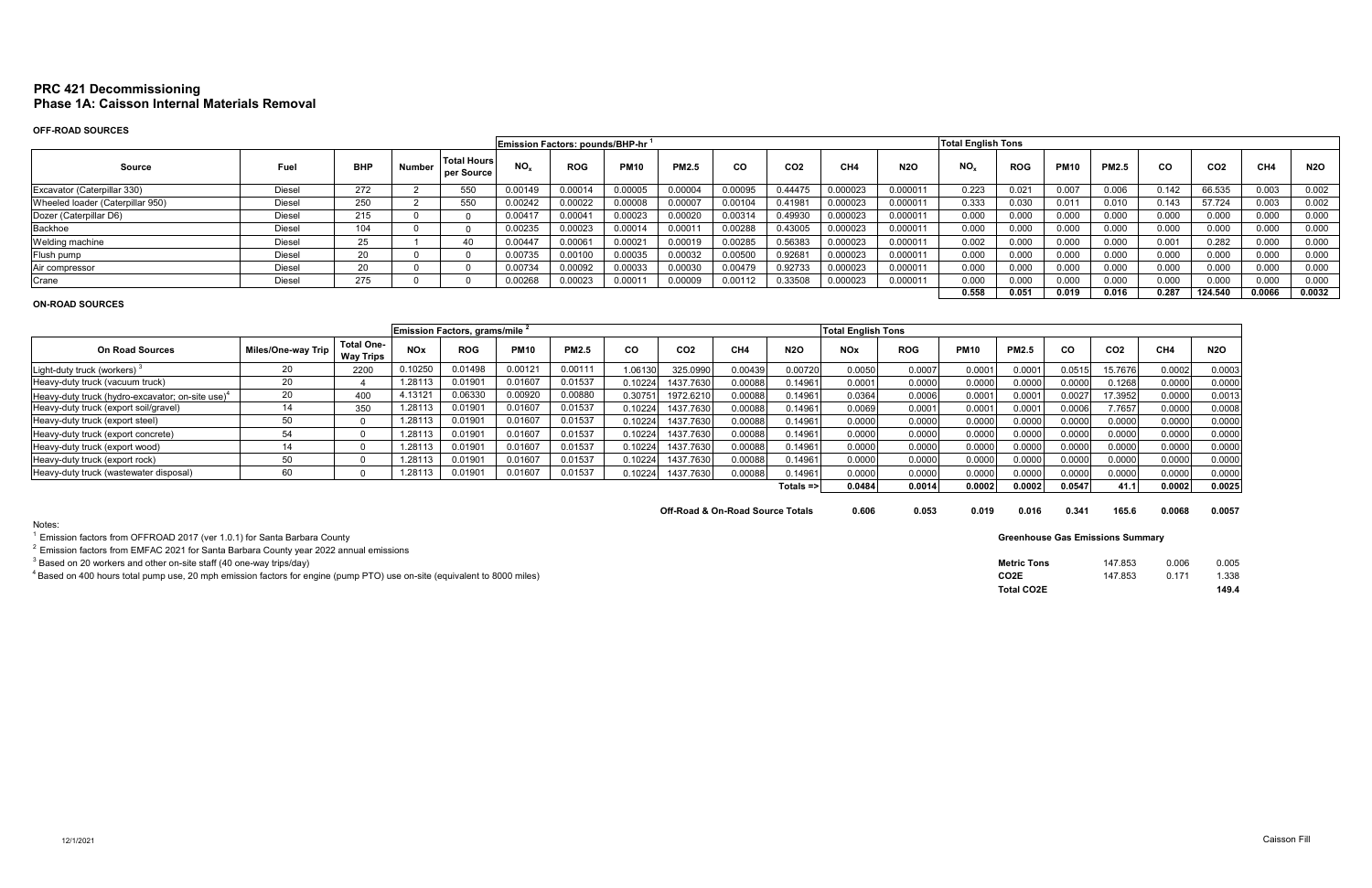# **PRC 421 Decommissioning Phase 1B: Well Abandonment**

#### **OFF-ROAD SOURCES**

|                                  |               |            |        |                                  | Emission Factors: pounds/BHP-hr <sup>1</sup> |            |               |              |           |                     |                 |            | <b>Total English Tons</b> |                |                   |              |       |                 |        |            |
|----------------------------------|---------------|------------|--------|----------------------------------|----------------------------------------------|------------|---------------|--------------|-----------|---------------------|-----------------|------------|---------------------------|----------------|-------------------|--------------|-------|-----------------|--------|------------|
| Source                           | Fuel          | <b>BHP</b> | Number | <b>Total Hours</b><br>per Source | NO.                                          | <b>ROG</b> | <b>PM10</b>   | <b>PM2.5</b> | <b>CO</b> | CO <sub>2</sub>     | CH <sub>4</sub> | <b>N2O</b> | NO <sub>r</sub>           | <b>ROG</b>     | <b>PM10</b>       | <b>PM2.5</b> | CO    | CO <sub>2</sub> | CH4    | <b>N2O</b> |
| Excavator (Caterpillar 330)      | Diesel        | 272        |        |                                  | 0.00149                                      | 0.00014    | 0.00005       | 0.00004      | 0.00095   | 0.4447 <sup>r</sup> | 0.000023        | 0.000011   | 0.008                     | 0.00           | 0.000             | 0.000        | 0.005 | 2.419           | 0.000  | 0.000      |
| Wheeled loader (Caterpillar 950) | Diesel        | 250        |        |                                  | 0.00242                                      | 0.00022    | 0.00008       | 0.00007      | 0.00104   | 0.41981             | 0.000023        | 0.00001    | 0.000                     | 0.000          | 0.000             | 0.000        | 0.000 | 0.000           | 0.000  | 0.000      |
| Dozer (Caterpillar D6)           | Diesel        | 215        |        |                                  | 0.00417                                      | 0.00041    | 0.00023       | 0.00020      | 0.00314   | 0.4993              | 0.000023        | 0.00001'   | 0.000                     | 0.000          | 0.000             | 0.000        | 0.000 | 0.000           | 0.000  | 0.000      |
| Backhoe                          | <b>Diesel</b> | 104        |        |                                  | 0.00235                                      | 0.00023    | 0.00014       | 0.00011      | 0.00288   | 0.43005             | 0.000023        | 0.000011   | 0.000                     | 0.000          | 0.000             | 0.000        | 0.000 | 0.000           | 0.000  | 0.000      |
| Welding machine                  | Diesel        | 25         |        |                                  | 0.00447                                      | 0.00061    | 0.0002        | 0.00019      | 0.00285   | 0.56383             | 0.000023        | 0.000011   | 0.000                     | 0.000          | 0.000             | 0.000        | 0.000 | 0.056           | 0.000  | 0.000      |
| Flush pump                       | Diesel        | $\sim$     |        |                                  | 0.00735                                      | 0.00100    | 0.00035       | 0.00032      | 0.00500   | 0.92681             | 0.000023        | 0.000011   | 0.000                     | 0.000          | 0.000             | 0.000        | 0.000 | 0.000           | 0.000  | 0.000      |
| Air compressor                   | Diesel        | $\sim$     |        |                                  | 0.00734                                      | 0.00092    | 0.00033       | 0.00030      | 0.00479   | 0.92733             | 0.000023        | 0.00001    | 0.000                     | 0.000          | 0.000             | 0.000        | 0.000 | 0.000           | 0.000  | 0.000      |
| Crane                            | Diesel        | 275        |        |                                  | .00268                                       | 0.00023    | $0.000^\circ$ | 0.00009      | 0.00112   | ን.33508             | 0.000023        | 0.00001    | 0.015                     | $0.00^{\circ}$ | 0.00 <sub>1</sub> | 0.000        | 0.006 | 843.            | 0.000  | 0.000      |
|                                  |               |            |        |                                  |                                              |            |               |              |           |                     |                 |            | 0.023                     | 0.002          | 0.001             | 0.001        | 0.012 | 4.319           | 0.0003 | 0.0001     |

## **ON-ROAD SOURCES**

|                                                              |                    |                                       |                       | <b>Emission Factors, grams/mile 1</b> |             |              |         |                 |         |                  | <b>Total English Tons</b> |            |             |              |           |                 |                 |            |
|--------------------------------------------------------------|--------------------|---------------------------------------|-----------------------|---------------------------------------|-------------|--------------|---------|-----------------|---------|------------------|---------------------------|------------|-------------|--------------|-----------|-----------------|-----------------|------------|
| <b>On Road Sources</b>                                       | Miles/One-way Trip | <b>Total One-</b><br><b>Way Trips</b> | <b>NO<sub>x</sub></b> | <b>ROG</b>                            | <b>PM10</b> | <b>PM2.5</b> | CO      | CO <sub>2</sub> | CH4     | <b>N2O</b>       | <b>NOx</b>                | <b>ROG</b> | <b>PM10</b> | <b>PM2.5</b> | <b>CO</b> | CO <sub>2</sub> | CH <sub>4</sub> | <b>N2O</b> |
| Light-duty truck (workers)                                   | 20                 | 96                                    | 0.10250               | 0.01498                               | 0.00121     | 0.00111      | 1.06130 | 325.0990        | 0.00439 | 0.00720          | 0.0002                    | 0.0000     | 0.0000      | 0.0000       | 0.0022    | 0.6880          | 0.0000          | 0.0000     |
| Heavy-duty truck (vacuum truck)                              | 20                 |                                       | .28113                | 0.0190                                | 0.01607     | 0.01537      | J.10224 | 1437.7630       | 0.00088 | 0.14961          | 0.0000                    | 0.0000     | 0.0000      | 0.0000       | 0.0000    | 0.0000          | 0.0000          | 0.0000     |
| Heavy-duty truck (hydro-excavator; on-site use) <sup>4</sup> | 20                 |                                       | 4.13121               | 0.06330                               | 0.00920     | 0.00880      | 0.3075  | 1972.6210       | 0.00088 | 0.14961          | 0.0000                    | 0.0000     | 0.0000      | 0.0000       | 0.0000    | 0.0000          | 0.0000          | 0.0000     |
| Heavy-duty truck (export soil/gravel)                        |                    |                                       | .28113                | 0.01901                               | 0.01607     | 0.01537      | 0.10224 | 1437.7630       | 0.00088 | 0.14961          | 0.0000                    | 0.0000     | 0.0000      | 0.0000       | 0.0000    | 0.0000          | 0.0000          | 0.0000     |
| Heavy-duty truck (export steel)                              |                    |                                       | .28113                | 0.0190                                | 0.01607     | 0.01537      | J.10224 | 1437.7630       | 0.00088 | 0.14961          | 0.0000                    | 0.0000     | 0.0000      | 0.0000       | 0.0000    | 0.0000          | 0.0000          | 0.0000     |
| Heavy-duty truck (export concrete)                           |                    |                                       | .28113                | 0.0190                                | 0.01607     | 0.01537      | 0.10224 | 1437.7630       | 0.00088 | 0.14961          | 0.0000                    | 0.0000     | 0.0000      | 0.0000       | 0.0000    | 0.0000          | 0.0000          | 0.0000     |
| Heavy-duty truck (export wood)                               |                    |                                       | .28113                | 0.0190                                | 0.01607     | 0.01537      | 0.10224 | 1437.7630       | 0.00088 | 0.14961          | 0.0000                    | 0.0000     | 0.0000      | 0.0000       | 0.000     | 0.0000          | 0.0000          | 0.0000     |
| Heavy-duty truck (export rock)                               |                    |                                       | .28113                | 0.0190                                | 0.01607     | 0.01537      | 0.10224 | 1437.7630       | 0.00088 | J.14961          | 0.0000                    | 0.0000     | 0.0000      | 0.000        | 0.0000    | 0.0000          | 0.0000          | 0.0000     |
| Heavy-duty truck (wastewater disposal)                       |                    |                                       | .28113                | 0.0190                                | 0.01607     | 0.01537      | 0.10224 | 1437.7630       | 0.00088 | 0.14961          | 0.0000                    | 0.0000     | 0.0000      | 0.0000       | 0.0000    | 0.0000          | 0.0000          | 0.0000     |
|                                                              |                    |                                       |                       |                                       |             |              |         |                 |         | Totals $\approx$ | 0.0002                    | 0.0000     | 0.0000      | 0.0000       | 0.0022    | 0.71            | 0.0000          | 0.0000     |
|                                                              |                    |                                       |                       |                                       |             |              |         |                 |         |                  |                           |            |             |              |           |                 |                 |            |

**Off-Road & On-Road Source Totals 0.024 0.002 0.001** 

Notes:

 $1$  Emission factors from OFFROAD 2017 (ver 1.0.1) for Santa Barbara County

 $2$  Emission factors from EMFAC 2021 for Santa Barbara County year 2022 annual emissions

 $^3$  Based on 12 workers and other on-site staff (24 one-way trips/day)

 $^4$ Based on 32 hours total pump use, 20 mph emission factors for engine (pump PTO) use on-site (equivalent to 640 miles)

**Metric Tons** 

| 0.001 | 0.014 | 5.0 | 0.0003 | 0.0001 |
|-------|-------|-----|--------|--------|
|       |       |     |        |        |

| <b>Metric Tons</b> | 4 4 7 0 | 0.000        | 0.000 |
|--------------------|---------|--------------|-------|
| CO <sub>2</sub> E  | 4 4 7 0 | <u>በ በበ7</u> | 0.032 |
| <b>Total CO2E</b>  |         |              | 4.5   |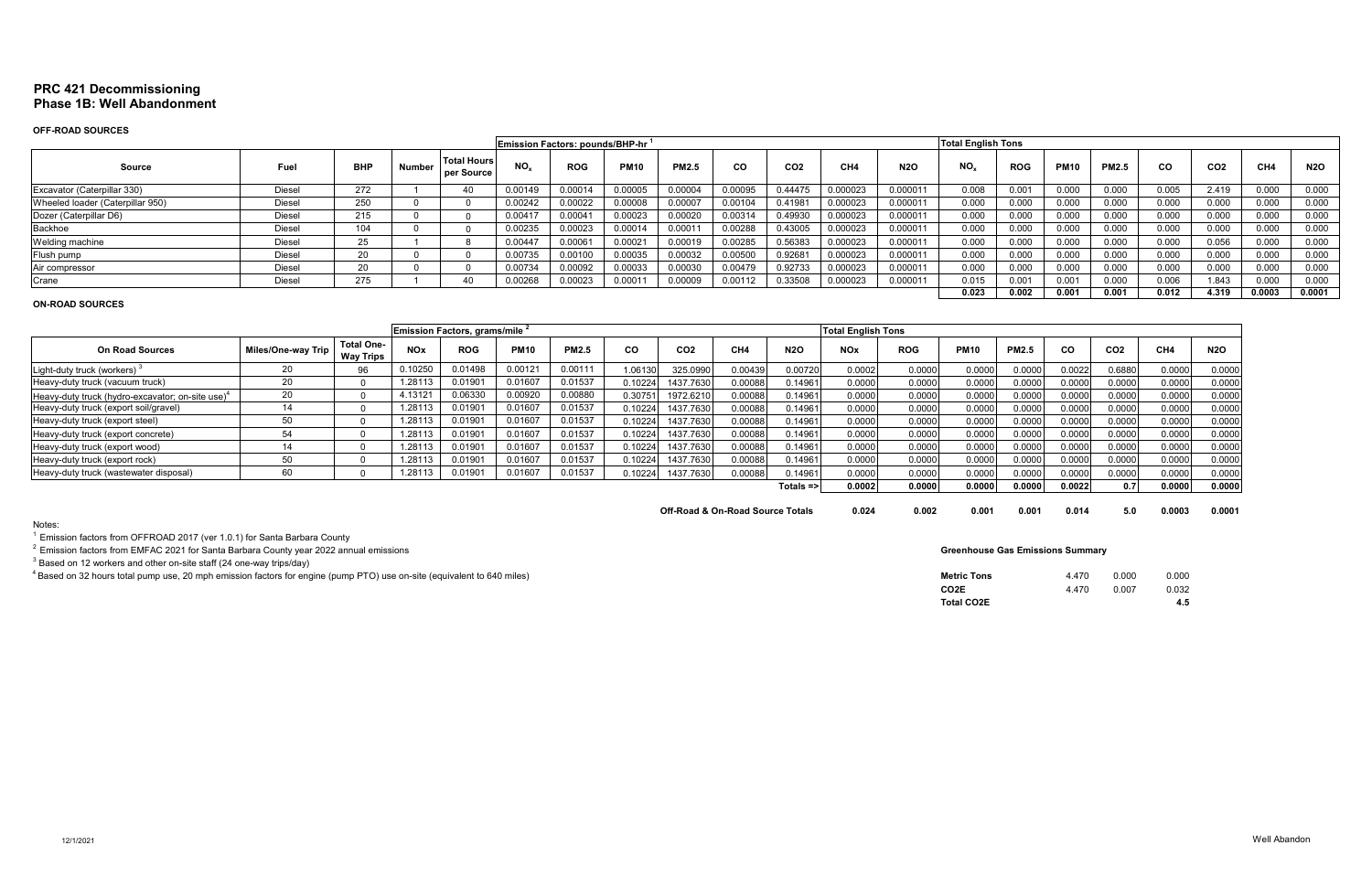# **PRC 421 Decommissioning Phase 1C: Caisson Removal**

# **OFF-ROAD SOURCES**

|                                  |               |            |               |                                  |                 | <b>Emission Factors: pounds/BHP-hr</b> |             |              |           |                 |          |            | <b>Total English Tons</b> |            |             |              |           |                 |        |            |
|----------------------------------|---------------|------------|---------------|----------------------------------|-----------------|----------------------------------------|-------------|--------------|-----------|-----------------|----------|------------|---------------------------|------------|-------------|--------------|-----------|-----------------|--------|------------|
|                                  |               |            |               |                                  |                 |                                        |             |              |           |                 |          |            |                           |            |             |              |           |                 |        |            |
| <b>Source</b>                    | Fuel          | <b>BHP</b> | <b>Number</b> | <b>Total Hours</b><br>per Source | NO <sub>x</sub> | <b>ROG</b>                             | <b>PM10</b> | <b>PM2.5</b> | <b>CO</b> | CO <sub>2</sub> | CH4      | <b>N2O</b> | $NO_{x}$                  | <b>ROG</b> | <b>PM10</b> | <b>PM2.5</b> | <b>CO</b> | CO <sub>2</sub> | CH4    | <b>N2O</b> |
| Excavator (Caterpillar 330)      | <b>Diesel</b> | 272        |               | 400                              | 0.00149         | 0.00014                                | 0.00005     | 0.00004      | 0.00095   | 0.4447F         | 0.000023 | 0.000011   | 0.324                     | 0.030      | 0.011       | 0.009        | 0.207     | 96.778          | 0.005  | 0.002      |
| Wheeled loader (Caterpillar 950) | Diesel        | 250        |               | 400                              | 0.00242         | 0.00022                                | 0.00008     | 0.00007      | 0.00104   | 0.41981         | 0.000023 | 0.000011   | 0.242                     | 0.022      | 0.008       | 0.007        | 0.104     | 41.981          | 0.002  | 0.001      |
| Dozer (Caterpillar D6)           | <b>Diesel</b> | 215        |               |                                  | 0.00417         | 0.00041                                | 0.00023     | 0.00020      | 0.00314   | 0.49930         | 0.000023 | 0.000011   | 0.000                     | 0.000      | 0.000       | 0.000        | 0.000     | 0.000           | 0.000  | 0.000      |
| Backhoe                          | Diesel        | 104        |               |                                  | 0.00235         | 0.00023                                | 0.00014     | 0.00011      | 0.00288   | 0.43005         | 0.000023 | 0.000011   | 0.000                     | 0.000      | 0.000       | 0.000        | 0.000     | 0.000           | 0.000  | 0.000      |
| Welding machine                  | <b>Diesel</b> | ∠.         |               |                                  | 0.00447         | 0.00061                                | 0.0002      | 0.00019      | 0.00285   | 0.56383         | 0.000023 | 0.000011   | 0.000                     | 0.000      | 0.000       | 0.000        | 0.000     | 0.000           | 0.000  | 0.000      |
| Flush pump                       | <b>Diesel</b> | 20         |               |                                  | 0.00735         | 0.00100                                | 0.00035     | 0.00032      | 0.00500   | 0.92681         | 0.000023 | 0.000011   | 0.000                     | 0.000      | 0.000       | 0.000        | 0.000     | 0.000           | 0.000  | 0.000      |
| Air compressor                   | <b>Diesel</b> | 20         |               |                                  | 0.00734         | 0.00092                                | 0.00033     | 0.00030      | 0.00479   | 0.92733         | 0.000023 | 0.000011   | 0.000                     | 0.000      | 0.000       | 0.000        | 0.000     | 0.000           | 0.000  | 0.000      |
| Crane                            | Diesel        | 275        |               | 400                              | 0.00268         | 0.00023                                | 0.0001      | 0.00009      | 0.00112   | 0.33508         | 0.000023 | 0.000011   | 0.295                     | 0.025      | 0.012       | 0.010        | 0.123     | 36.859          | 0.003  | 0.001      |
|                                  |               |            |               |                                  |                 |                                        |             |              |           |                 |          |            | 0.861                     | 0.078      | 0.031       | 0.026        | 0.434     | 175.617         | 0.0098 | 0.0047     |

# **ON-ROAD SOURCES**

|                                                              |                    |                                       | Emission Factors, grams/mile <sup>2</sup> |                     |             |              |         |                 |                 |                      |            | <b>Total English Tons</b> |             |              |           |                 |                 |            |
|--------------------------------------------------------------|--------------------|---------------------------------------|-------------------------------------------|---------------------|-------------|--------------|---------|-----------------|-----------------|----------------------|------------|---------------------------|-------------|--------------|-----------|-----------------|-----------------|------------|
| <b>On Road Sources</b>                                       | Miles/One-way Trip | <b>Total One-</b><br><b>Way Trips</b> | <b>NOx</b>                                | <b>ROG</b>          | <b>PM10</b> | <b>PM2.5</b> | CO      | CO <sub>2</sub> | CH <sub>4</sub> | <b>N2O</b>           | <b>NOx</b> | <b>ROG</b>                | <b>PM10</b> | <b>PM2.5</b> | <b>CO</b> | CO <sub>2</sub> | CH <sub>4</sub> | <b>N2O</b> |
| Light-duty truck (workers)                                   | 20.                | 2000                                  | 0.10250                                   | .01498              | 0.00121     | 0.00111      | 1.06130 | 325.0990        | 0.00439         | 0.00720              | 0.0045     | 0.0007                    | 0.0001      | 0.0000       | 0.046     | 14.3342         | 0.0002          | 0.0003     |
| Heavy-duty truck (vacuum truck)                              | 20                 |                                       | 1.28113                                   | 190 <sup>*</sup> ر  | 0.01607     | 0.01537      | 0.10224 | 1437.7630       | 0.00088         | 0.14961              | 0.0000     | 0.0000                    | 0.0000      | 0.0000       | 0.0000    | 0.0000          | 0.0000          | 0.0000     |
| Heavy-duty truck (hydro-excavator; on-site use) <sup>4</sup> | 20                 |                                       | 4.13121                                   | 0.06330             | 0.00920     | 0.00880      | 0.30751 | 1972.6210       | 0.00088         | 0.14961              | 0.0000     | 0.0000                    | 0.0000      | 0.0000       | 0.0000    | 0.0000          | 0.0000          | 0.0000     |
| Heavy-duty truck (export soil/gravel)                        | 14                 |                                       | 1.28113                                   | 0.01901             | 0.01607     | 0.01537      | 0.10224 | 1437.7630       | 0.00088         | 0.14961              | 0.0000     | 0.0000                    | 0.0000      | 0.000C       | 0.0000    | 0.0000          | 0.0000          | 0.0000     |
| Heavy-duty truck (export steel)                              | 50                 |                                       | 1.28113                                   | 0.01901             | 0.01607     | 0.01537      | 0.10224 | 1437.7630       | 0.00088         | 0.14961              | 0.0000     | 0.0000                    | 0.0000      | 0.0000       | 0.0000    | 0.0000          | 0.0000          | 0.0000     |
| Heavy-duty truck (export concrete)                           | 54                 | 480                                   | 1.28113                                   | 0.01901             | 0.01607     | 0.01537      | 0.10224 | 1437.7630       | 0.00088         | 0.14961              | 0.0366     | 0.0005                    | 0.0005      | 0.0004       | 0.0029    | 41.0789         | 0.0000          | 0.0043     |
| Heavy-duty truck (export wood)                               | 14                 |                                       | 1.28113                                   | 0.0190              | 0.01607     | 0.01537      | 0.10224 | 1437.7630       | 0.00088         | 0.14961              | 0.0000     | 0.0000                    | 0.0000      | 0.0000       | 0.0000    | 0.0000          | 0.0000          | 0.0000     |
| Heavy-duty truck (export rock)                               | 50                 |                                       | 1.28113                                   | $.0190^{.}$         | 0.01607     | 0.01537      | 0.10224 | 1437.7630       | 0.00088         | 0.14961              | 0.0000     | 0.0000                    | 0.0000      | 0.0000       | 0.0000    | 0.0000          | 0.0000          | 0.0000     |
| Heavy-duty truck (wastewater disposal)                       | 60                 | 90                                    | 1.28113                                   | 0.0190 <sup>4</sup> | 0.01607     | 0.01537      | 0.10224 | 1437.7630       | 00088           | 0.14961              | 0.0076     | 0.0001                    | 0.0001      | 0.000        | 0.0006    | 3.5581 l        | 0.0000          | 0.0009     |
|                                                              |                    |                                       |                                           |                     |             |              |         |                 |                 | Totals $\Rightarrow$ | 0.0487     | 0.0013                    | 0.0006      | 0.0006       | 0.0503    | 64.0 l          | 0.0002          | 0.0055     |

**Off-Road & On-Road Source Totals 0.910 0.079 0.032** 

Notes:

 $^1$  Emission factors from OFFROAD 2017 (ver 1.0.1) for Santa Barbara County

2 Emission factors from EMFAC 2021 for Santa Barbara County year 2022 annual emissions

 $^3$  Based on 25 workers and other on-site staff (50 one-way trips/day)

 $^4$ Based on 32 hours total pump use, 20 mph emission factors for engine (pump PTO) use on-site (equivalent to 640 miles)

| 0.026 | 0.484 | 239.6 | 0.0101 | 0.0102 |
|-------|-------|-------|--------|--------|
|       |       |       |        |        |

| Metric Tons | 213.918 | 0.009 | 0.009 |
|-------------|---------|-------|-------|
| CO2E        | 213.918 | 0.251 | 2.410 |
| Total CO2E  |         |       | 216.6 |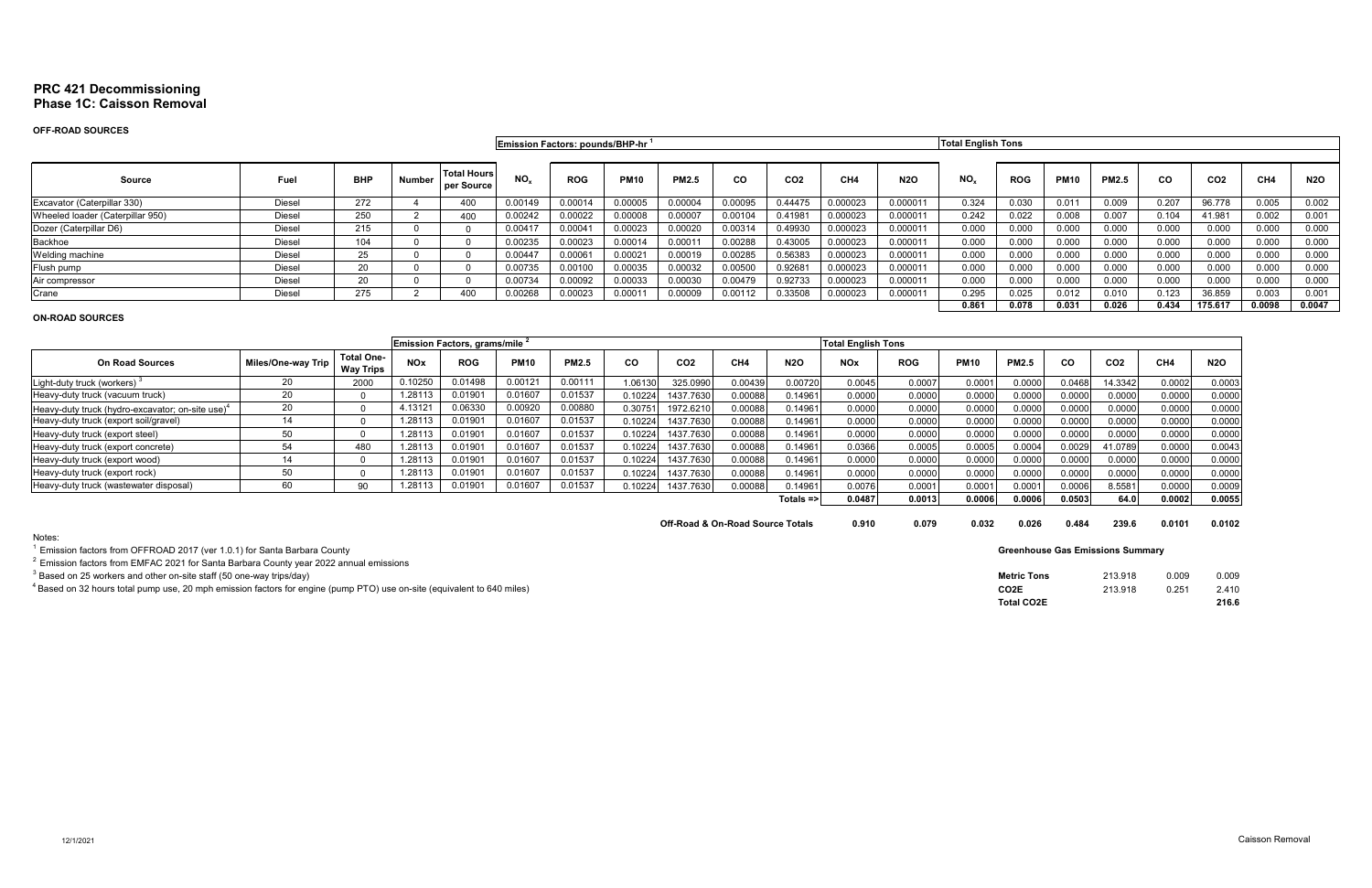# **PRC 421 Decommissioning Phase 1D: Pier Removal**

# **OFF-ROAD SOURCES**

|                                  |               |            |        |                                  | Emission Factors: pounds/BHP-hr <sup>1</sup> |            |               |              |           |                 |                 |            | <b>Total English Tons</b> |            |                   |              |       |                 |        |            |
|----------------------------------|---------------|------------|--------|----------------------------------|----------------------------------------------|------------|---------------|--------------|-----------|-----------------|-----------------|------------|---------------------------|------------|-------------------|--------------|-------|-----------------|--------|------------|
| Source                           | Fuel          | <b>BHP</b> | Number | <b>Total Hours</b><br>per Source | NO.                                          | <b>ROG</b> | <b>PM10</b>   | <b>PM2.5</b> | <b>CO</b> | CO <sub>2</sub> | CH <sub>4</sub> | <b>N2O</b> | NO <sub>r</sub>           | <b>ROG</b> | <b>PM10</b>       | <b>PM2.5</b> | CO    | CO <sub>2</sub> | CH4    | <b>N2O</b> |
| Excavator (Caterpillar 330)      | Diesel        | 272        |        | 110                              | 0.00149                                      | 0.00014    | 0.00005       | 0.00004      | 0.00095   | 0.4447'         | 0.000023        | 0.000011   | 0.045                     | 0.004      | 0.00 <sub>1</sub> | 0.001        | 0.028 | 13.307          | 0.001  | 0.000      |
| Wheeled loader (Caterpillar 950) | Diesel        | 250        |        | 110                              | 0.00242                                      | 0.00022    | 0.00008       | 0.00007      | 0.00104   | 0.41981         | 0.000023        | 0.00001'   | 0.067                     | 0.006      | 0.002             | 0.002        | 0.029 | 11.545          | 0.001  | 0.000      |
| Dozer (Caterpillar D6)           | Diesel        | 215        |        |                                  | 0.00417                                      | 0.00041    | 0.00023       | 0.00020      | 0.00314   | 0.4993          | 0.000023        | 0.00001'   | 0.000                     | 0.000      | 0.000             | 0.000        | 0.000 | 0.000           | 0.000  | 0.000      |
| Backhoe                          | <b>Diesel</b> | 104        |        |                                  | 0.00235                                      | 0.00023    | 0.00014       | 0.00011      | 0.00288   | 0.43005         | 0.000023        | 0.000011   | 0.000                     | 0.000      | 0.000             | 0.000        | 0.000 | 0.000           | 0.000  | 0.000      |
| Welding machine                  | Diesel        | OE.<br>25  |        |                                  | 0.00447                                      | 0.00061    | 0.0002        | 0.00019      | 0.00285   | 0.56383         | 0.000023        | 0.000011   | 0.000                     | 0.000      | 0.000             | 0.000        | 0.000 | 0.000           | 0.000  | 0.000      |
| Flush pump                       | Diesel        | $\sim$     |        |                                  | 0.00735                                      | 0.00100    | 0.00035       | 0.00032      | 0.00500   | 0.92681         | 0.000023        | 0.000011   | 0.000                     | 0.000      | 0.000             | 0.000        | 0.000 | 0.000           | 0.000  | 0.000      |
| Air compressor                   | Diesel        | $\sim$     |        |                                  | 0.00734                                      | 0.00092    | 0.00033       | 0.00030      | 0.00479   | 0.92733         | 0.000023        | 0.00001    | 0.000                     | 0.000      | 0.000             | 0.000        | 0.000 | 0.000           | 0.000  | 0.000      |
| Crane                            | Diesel        | 275        |        |                                  | .00268                                       | 0.00023    | $0.000^\circ$ | 0.00009      | 0.00112   | 0.33508         | 0.000023        | 0.00001    | 0.081                     | 0.007      | 0.003             | 0.003        | 0.034 | 10.136          | 0.001  | 0.000      |
|                                  |               |            |        |                                  |                                              |            |               |              |           |                 |                 |            | 0.192                     | 0.017      | 0.007             | 0.006        | 0.091 | 34.988          | 0.0020 | 0.0010     |

#### **ON-ROAD SOURCES**

| Emission Factors, grams/mile 2                  |                    |                                       |            |            |             |              |           |                 |                 |              | <b>Total English Tons</b> |            |             |              |        |                 |                 |            |
|-------------------------------------------------|--------------------|---------------------------------------|------------|------------|-------------|--------------|-----------|-----------------|-----------------|--------------|---------------------------|------------|-------------|--------------|--------|-----------------|-----------------|------------|
| <b>On Road Sources</b>                          | Miles/One-way Trip | <b>Total One-</b><br><b>Way Trips</b> | <b>NOx</b> | <b>ROG</b> | <b>PM10</b> | <b>PM2.5</b> | <b>CO</b> | CO <sub>2</sub> | CH <sub>4</sub> | <b>N2O</b>   | <b>NOx</b>                | <b>ROG</b> | <b>PM10</b> | <b>PM2.5</b> | CO     | CO <sub>2</sub> | CH <sub>4</sub> | <b>N2O</b> |
| Light-duty truck (workers)                      |                    | 286                                   | 0.10250    | 0.01498    | 0.00121     | 0.00111      | 1.06130   | 325.0990        | 0.00439         | 0.00720      | 0.0006                    | 0.0001     | 0.0000      | 0.0000       | 0.0067 | 2.0498          | 0.0000          | 0.0000     |
| Heavy-duty truck (vacuum truck)                 | nr                 |                                       | 1.28113    | 0.0190     | 0.01607     | 0.01537      | 0.10224   | 1437.7630       | 0.00088         | 0.14961      | 0.0000                    | 0.0000     | 0.0000      | 0.0000       | 0.0000 | 0.0000          | 0.0000          | 0.0000     |
| Heavy-duty truck (hydro-excavator; on-site use) | 20                 |                                       | 4.13121    | 0.06330    | 0.00920     | 0.00880      | 0.3075    | 1972.621        | 0.00088         | 0.14961      | 0.0000                    | 0.0000     | 0.0000      | 0.0000       | 0.0000 | 0.0000          | 0.0000          | 0.0000     |
| Heavy-duty truck (export soil/gravel)           |                    |                                       | 1.28113    | 0.0190     | 0.01607     | 0.01537      | 0.10224   | 1437.7630       | 0.00088         | 0.14961      | 0.0000                    | 0.0000     | 0.0000      | 0.0000       | 0.0000 | 0.0000          | 0.0000          | 0.0000     |
| Heavy-duty truck (export steel)                 |                    | 60                                    | .28113     | 0.0190     | 0.01607     | 0.01537      | 0.10224   | 1437.7630       | 0.00088         | 0.14961      | 0.0042                    | 0.0001     | 0.0001      | 0.000        | 0.0003 | 4.7545          | 0.0000          | 0.0005     |
| Heavy-duty truck (export concrete)              | 54                 |                                       | .28113     | 0.0190     | 0.01607     | 0.01537      | 0.10224   | 1437.7630       | 0.00088         | 0.14961      | 0.0000                    | 0.0000     | 0.0000      | 0.0000       | 0.0000 | 0.0000          | 0.0000          | 0.0000     |
| Heavy-duty truck (export wood)                  |                    | 14                                    | .28113     | 0.0190     | 0.01607     | 0.01537      | 0.10224   | 1437.7630       | 0.00088         | 0.14961      | 0.0003                    | 0.0000     | 0.0000      | 0.0000       | 0.0000 | 0.3106          | 0.0000          | 0.0000     |
| Heavy-duty truck (export rock)                  |                    |                                       | .28113     | 0.01901    | 0.01607     | 0.01537      | 0.10224   | 1437.7630       | 0.00088         | 0.14961      | 0.0000                    | 0.0000     | 0.0000      | 0.0000       | 0.0000 | 0.0000          | 0.0000          | 0.0000     |
| Heavy-duty truck (wastewater disposal)          | 6C                 |                                       | .2811      | 0.0190     | 0.01607     | 0.01537      | .10224    | 1437.7630       | 0.00088         | 0.14961      | 0.0000                    | 0.0000     | 0.0000      | 0.0000       | 0.0000 | 0.0000          | 0.0000          | 0.0000     |
|                                                 |                    |                                       |            |            |             |              |           |                 |                 | $Totals = >$ | 0.0052                    | 0.0002     | 0.0001      | 0.0001       | 0.0071 | 7.1             | 0.0000          | 0.0006     |

| Off-Road & On-Road Source Totals | 0.197 | 0.017 | 0.007 | 0.006 | 0.098 | 42.1 | 0.0020 | 0.0015 |
|----------------------------------|-------|-------|-------|-------|-------|------|--------|--------|
|                                  |       |       |       |       |       |      |        |        |

| <b>Notes</b>                                                                                                                       | <b>Greenhouse Gas Emissions Summary</b> |        |       |       |
|------------------------------------------------------------------------------------------------------------------------------------|-----------------------------------------|--------|-------|-------|
| $^1$ Emission factors from OFFROAD 2017 (ver 1.0.1) for Santa Barbara County                                                       |                                         |        |       |       |
| $^{\prime}$ Emission factors from EMFAC 2021 for Santa Barbara County year 2022 annual emissions                                   | <b>Metric Tons</b>                      | 37.592 | 0.002 | 0.001 |
| $^3$ Based on 13 workers and other on-site staff (26 one-way trips/day)                                                            | CO <sub>2</sub> E                       | 37.592 | 0.05  | 0.364 |
| <sup>4</sup> Based on 32 hours total pump use, 20 mph emission factors for engine (pump PTO) use on-site (equivalent to 640 miles) | <b>Total CO2E</b>                       |        |       | 38.0  |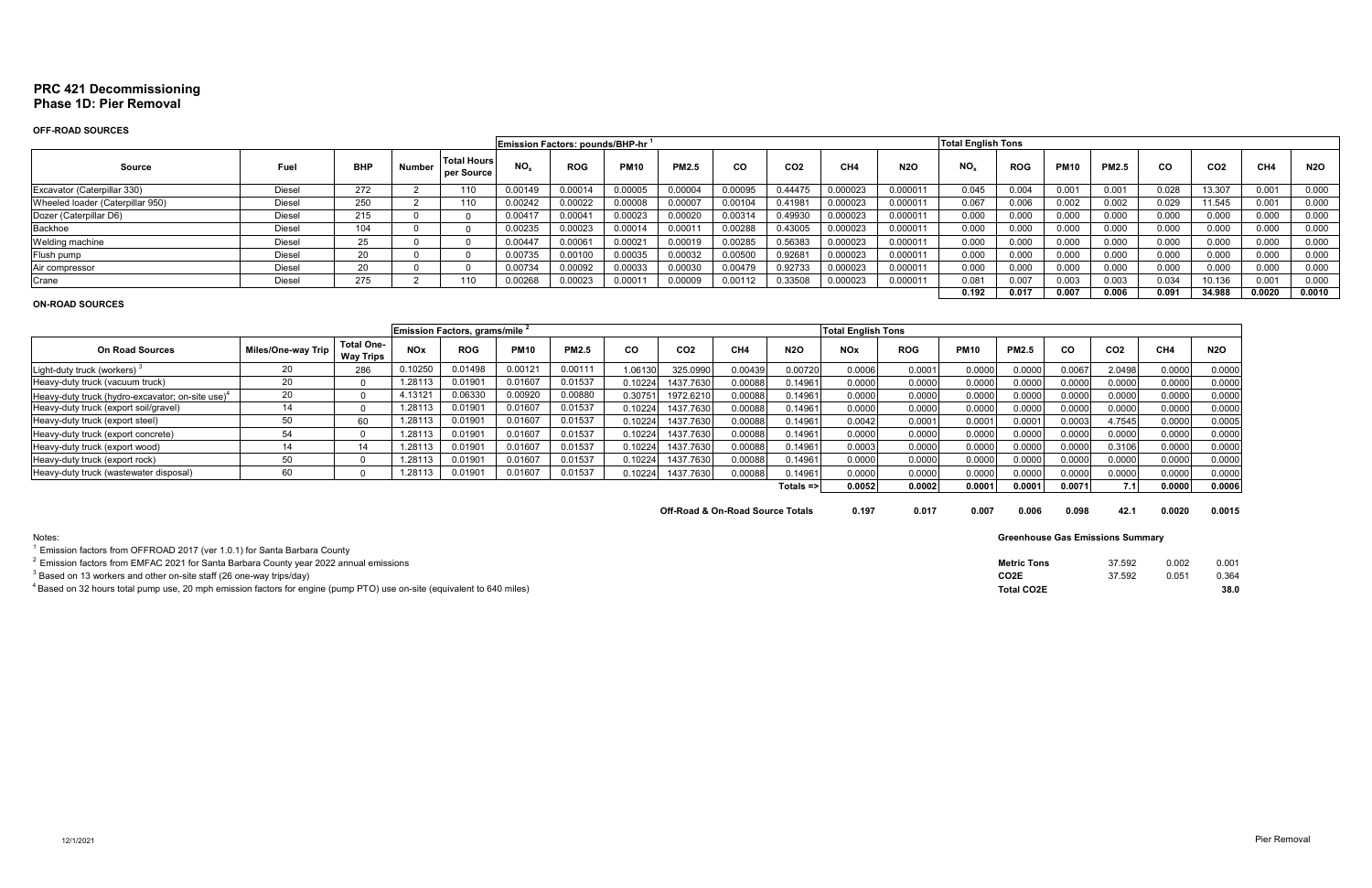# **PRC 421 Decommissioning Phase 1E: Pipeline Abandonment**

 $^1$  Emission factors from OFFROAD 2017 (ver 1.0.1) for Santa Barbara County

# **OFF-ROAD SOURCES**

|                                  |               |            |        |                                  |                 | Emission Factors: pounds/BHP-hr <sup>7</sup> |             |              |         |                 |                 |            | <b>Total English Tons</b> |            |             |              |       |                 |        |            |
|----------------------------------|---------------|------------|--------|----------------------------------|-----------------|----------------------------------------------|-------------|--------------|---------|-----------------|-----------------|------------|---------------------------|------------|-------------|--------------|-------|-----------------|--------|------------|
| Source                           | Fuel          | <b>BHP</b> | Number | <b>Total Hours</b><br>per Source | NO <sub>x</sub> | <b>ROG</b>                                   | <b>PM10</b> | <b>PM2.5</b> | CO.     | CO <sub>2</sub> | CH <sub>4</sub> | <b>N2O</b> | $NO_{x}$                  | <b>ROG</b> | <b>PM10</b> | <b>PM2.5</b> | CO.   | CO <sub>2</sub> | CH4    | <b>N2O</b> |
| Excavator (Caterpillar 330)      | <b>Diesel</b> | 272        |        |                                  | 0.00149         | 0.00014                                      | 0.00005     | 0.00004      | 0.00095 | 0.44475         | 0.000023        | 0.000011   | 0.000                     | 0.000      | 0.000       | 0.000        | 0.000 | 0.000           | 0.000  | 0.000      |
| Wheeled loader (Caterpillar 950) | Diesel        | 250        |        |                                  | 0.00242         | 0.00022                                      | 0.00008     | 0.00007      | 0.00104 | 0.41981         | 0.000023        | 0.000011   | 0.000                     | 0.000      | 0.000       | 0.000        | 0.000 | 0.000           | 0.000  | 0.000      |
| Concrete pump                    | Diesel        | 175        |        |                                  | 0.00202         | 0.00016                                      | 0.00011     | 0.00009      | 0.00209 | 0.34452         | 0.000023        | 0.000011   | 0.009                     | 0.001      | 0.000       | 0.000        | 0.009 | 1.507           | 0.000  | 0.000      |
| Backhoe                          | <b>Diesel</b> |            |        | 5 <sub>0</sub>                   | 0.00235         | 0.00023                                      | 0.00014     | 0.00011      | 0.00288 | 0.43005         | 0.000023        | 0.000011   | 0.006                     | 0.001      | 0.000       | 0.000        | 0.007 | 1.118           | 0.000  | 0.000      |
| Welding machine                  | <b>Diesel</b> | 25.        |        | 20                               | 0.00447         | 0.00061                                      | 0.00021     | 0.00019      | 0.00285 | 0.56383         | 0.000023        | 0.000011   | 0.001                     | 0.000      | 0.000       | 0.000        | 0.001 | 0.141           | 0.000  | 0.000      |
| Flush pump                       | Diesel        | 20         |        | 50                               | 0.00735         | 0.00100                                      | 0.00035     | 0.00032      | 0.00500 | 0.92681         | 0.000023        | 0.000011   | 0.004                     | 0.001      | 0.000       | 0.000        | 0.003 | 0.463           | 0.000  | 0.000      |
| Air compressor                   | Diesel        | 20         |        |                                  | 0.00734         | 0.00092                                      | 0.00033     | 0.00030      | 0.00479 | 0.92733         | 0.000023        | 0.000011   | 0.000                     | 0.000      | 0.000       | 0.000        | 0.000 | 0.000           | 0.000  | 0.000      |
| Crane                            | Diesel        | 275        |        |                                  | 0.00268         | 0.00023                                      | 0.0001'     | 0.00009      | 0.00112 | 0.33508         | 0.000023        | 0.000011   | 0.000                     | 0.000      | 0.000       | 0.000        | 0.000 | 0.000           | 0.000  | 0.000      |
|                                  |               |            |        |                                  |                 |                                              |             |              |         |                 |                 |            | 0.020                     | 0.002      | 0.001       | 0.001        | 0.020 | 3.230           | 0.0002 | 0.0001     |

## **ON-ROAD SOURCES**

|                                                              |                    |                                       |            | Emission Factors, grams/mile 2 |             |              |          |                 |         |                      | <b>Total English Tons</b> |            |             |              |        |                 |                 |            |
|--------------------------------------------------------------|--------------------|---------------------------------------|------------|--------------------------------|-------------|--------------|----------|-----------------|---------|----------------------|---------------------------|------------|-------------|--------------|--------|-----------------|-----------------|------------|
| <b>On Road Sources</b>                                       | Miles/One-way Trip | <b>Total One-</b><br><b>Way Trips</b> | <b>NOx</b> | <b>ROG</b>                     | <b>PM10</b> | <b>PM2.5</b> | CO       | CO <sub>2</sub> | CH4     | <b>N2O</b>           | <b>NOx</b>                | <b>ROG</b> | <b>PM10</b> | <b>PM2.5</b> | CO     | CO <sub>2</sub> | CH <sub>4</sub> | <b>N2O</b> |
| Light-duty truck (workers)                                   | 20                 | 900                                   | 0.10250    | 0.01498                        | 0.00121     | 0.00111      | 1.06130  | 325.0990        | 0.00439 | 0.00720              | 0.0020                    | 0.0003     | 0.0000      | 0.0000       | 0.0211 | 6.4504          | 0.0001          | 0.0001     |
| Heavy-duty truck (water, cement & vacuum trucks)             | 20                 |                                       | 1.2811     | 0.01901                        | 0.0160      | 0.01537      | 0.10224  | 1437.7630       | 0.00088 | 0.14961              | 0.0004                    | 0.0000     | 0.0000      | 0.0000       | 0.0000 | 0.4755          | 0.000           | 0.0000     |
| Heavy-duty truck (hydro-excavator; on-site use) <sup>4</sup> | 20                 |                                       | 4.1312     | 0.06330                        | 0.00920     | 0.00880      | 0.307511 | 1972.6210       | 0.00088 | 0.14961              | 0.0000                    | 0.0000     | 0.0000      | 0.0000       | 0.0000 | 0.0000          | 0.0000          | 0.0000     |
| Heavy-duty truck (export soil/gravel)                        |                    |                                       | 1.2811     | 0.01901                        | 0.01607     | 0.01537      | 0.10224  | 1437.7630       | 0.00088 | 0.14961              | 0.0000                    | 0.0000     | 0.0000      | 0.0000       | 0.000C | 0.0000          | 0.000           | 0.0000     |
| Heavy-duty truck (export steel)                              | 50                 |                                       | 1.28113    | 0.01901                        | 0.01607     | 0.01537      | 0.10224  | 1437.7630       | 0.00088 | 0.14961              | 0.0000                    | 0.0000     | 0.0000      | 0.0000       | 0.0000 | 0.0000          | 0.0000          | 0.0000     |
| Heavy-duty truck (export concrete)                           | 54                 |                                       | 1.2811     | 0.01901                        | 0.01607     | 0.01537      | 0.10224  | 1437.7630       | 0.00088 | 0.14961              | 0.0000                    | 0.000C     | 0.0000      | 0.0000       | 0.0000 | 0.0000          | 0.000           | 0.0000     |
| Heavy-duty truck (export wood)                               |                    |                                       | 1.2811     | 0.01901                        | 0.01607     | 0.01537      | 0.10224  | 1437.7630       | 0.00088 | 0.14961              | 0.0000                    | 0.0000     | 0.0000      | 0.0000       | 0.0000 | 0.0000          | 0.000           | 0.0000     |
| Heavy-duty truck (export rock)                               | 50                 |                                       | 1.2811     | 0.01901                        | 0.01607     | 0.01537      | 0.10224  | 1437.7630       | 0.00088 | 0.14961              | 0.0000                    | 0.0000     | 0.0000      | 0.0000       | 0.0000 | 0.0000          | 0.000           | 0.0000     |
| Heavy-duty truck (wastewater disposal)                       | 60                 |                                       | .2811      | .01901                         | 0.01607     | 0.01537      | 0.10224  | 1437.7630       | 0.00088 | 0.14961              | 0.0005                    | 0.0000     | 0.0000      | 0.0000       | 0.0000 | 0.5705          | 0.000           | 0.0001     |
|                                                              |                    |                                       |            |                                |             |              |          |                 |         | Totals $\Rightarrow$ | 0.0030                    | 0.0003     | 0.0000      | 0.0000       | 0.0211 | 7.5 I           | 0.0001          | 0.0003     |
|                                                              |                    |                                       |            |                                |             |              |          |                 |         |                      |                           |            |             |              |        |                 |                 |            |

**Off-Road & On-Road Source Totals 0.023 0.002 0.001** 

| 0.001 | 0.041 | 10.7 | 0.0003 | 0.0003 |
|-------|-------|------|--------|--------|
|       |       |      |        |        |

Notes:

2 Emission factors from EMFAC 2021 for Santa Barbara County year 2022 annual emissions

 $^4$ Based on 32 hours total pump use, 20 mph emission factors for engine (pump PTO) use on-site (equivalent to 640 miles)

 $^3$  Based on 15 workers and other on-site staff (30 one-way trips/day)

| <b>Metric Tons</b> | 9.577 | 0.000 | 0.000 |
|--------------------|-------|-------|-------|
| CO2E               | 9.577 | 0.007 | 0.080 |
| Total CO2E         |       |       | 9.7   |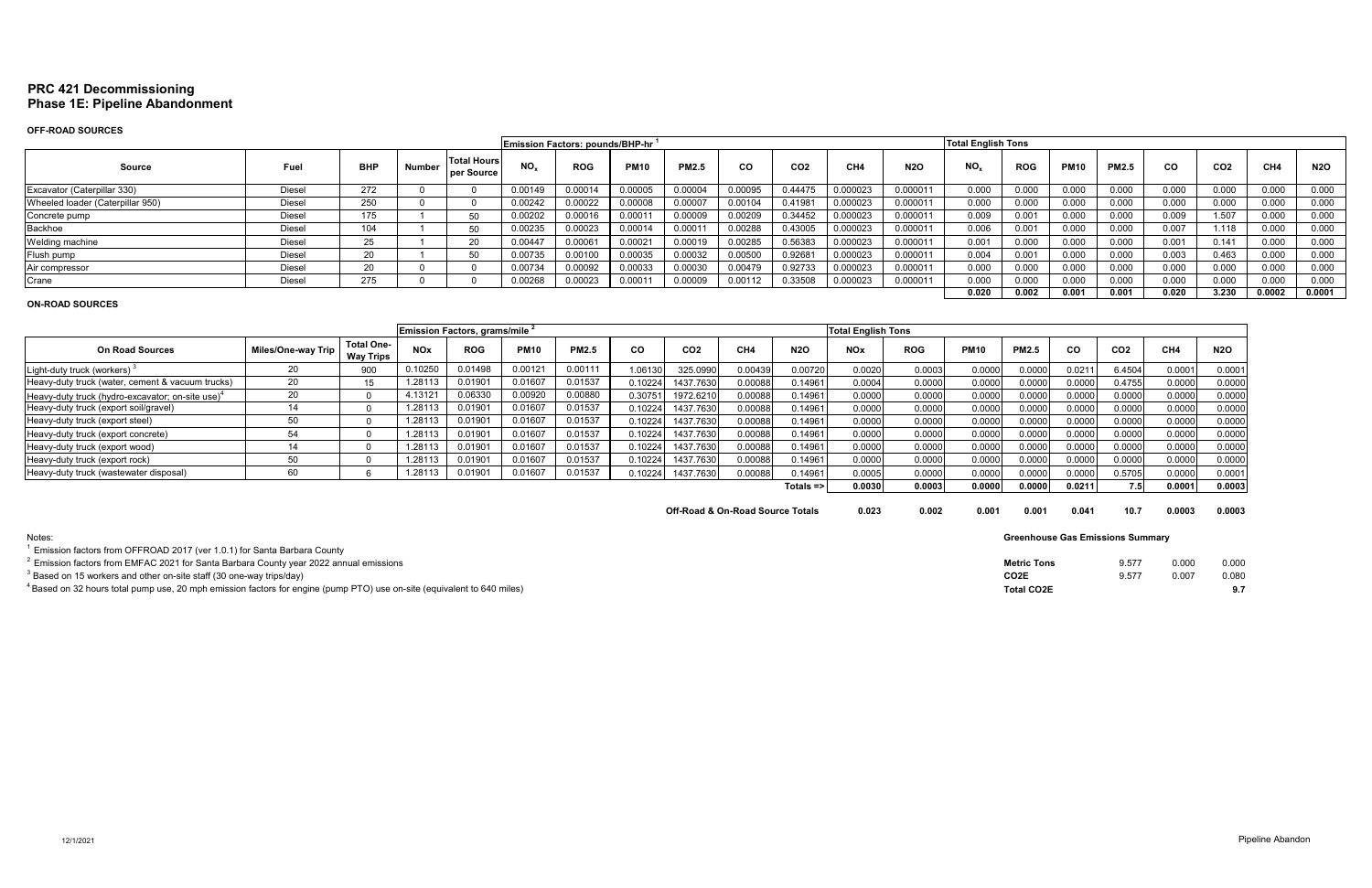# **PRC 421 Decommissioning Phase 1F: Site Restoration**

# **OFF-ROAD SOURCES**

|                                  |               |            |        |                                  |          | <b>Emission Factors: pounds/BHP-hr</b> |               |              |           |                 |                 |            | <b>Total English Tons</b> |                |             |              |       |                 |        |            |
|----------------------------------|---------------|------------|--------|----------------------------------|----------|----------------------------------------|---------------|--------------|-----------|-----------------|-----------------|------------|---------------------------|----------------|-------------|--------------|-------|-----------------|--------|------------|
| Source                           | Fuel          | <b>BHP</b> | Number | <b>Total Hours</b><br>per Source | NO.      | <b>ROG</b>                             | <b>PM10</b>   | <b>PM2.5</b> | <b>CO</b> | CO <sub>2</sub> | CH <sub>4</sub> | <b>N2O</b> | NO <sub>r</sub>           | <b>ROG</b>     | <b>PM10</b> | <b>PM2.5</b> | CO.   | CO <sub>2</sub> | CH4    | <b>N2O</b> |
| Excavator (Caterpillar 330)      | Diesel        | 272        |        | $\sim$                           | 0.00149  | 0.00014                                | 0.00005       | 0.00004      | 0.00095   | 0.4447'         | 0.000023        | 0.00001'   | 0.006                     | 0.00           | 0.000       | 0.000        | 0.004 | 1.815           | 0.000  | 0.000      |
| Wheeled loader (Caterpillar 950) | <b>Diesel</b> | 250        |        |                                  | 0.00242  | 0.00022                                | 0.00008       | 0.00007      | 0.0010    | 0.41981         | 0.000023        | 0.00001'   | 0.000                     | 0.000          | 0.000       | 0.000        | 0.000 | 0.000           | 0.000  | 0.000      |
| Concrete pump                    | Diesel        | 175        |        |                                  | 0.00202  | 0.00016                                | 0.0001        | 0.00009      | 0.00209   | 0.34452         | 0.000023        | 0.00001'   | 0.000                     | 0.000          | 0.000       | 0.000        | 0.000 | 0.000           | 0.000  | 0.000      |
| Backhoe                          | Diesel        | 104        |        | $\sim$                           | 0.00235  | 0.00023                                | 0.00014       | 0.00011      | 0.00288   | 0.43005         | 0.000023        | 0.000011   | 0.004                     | 0.000          | 0.000       | 0.000        | 0.004 | 0.671           | 0.000  | 0.000      |
| Welding machine                  | Diesel        | OE.<br>25  |        |                                  | 0.00447  | 0.00061                                | 0.0002        | 0.00019      | 0.00285   | 0.56383         | 0.000023        | 0.000011   | 0.000                     | 0.000          | 0.000       | 0.000        | 0.000 | 0.000           | 0.000  | 0.000      |
| Flush pump                       | Diesel        | $\sim$     |        |                                  | 0.00735  | 0.00100                                | 0.00035       | 0.00032      | 0.00500   | 0.92681         | 0.000023        | 0.00001'   | 0.000                     | 0.000          | 0.000       | 0.000        | 0.000 | 0.000           | 0.000  | 0.000      |
| Air compressor                   | Diesel        | nn.        |        |                                  | 0.00734  | 0.00092                                | 0.00033       | 0.00030      | 0.00479   | 0.92733         | 0.000023        | 0.00001    | 0.000                     | 0.000          | 0.000       | 0.000        | 0.000 | 0.000           | 0.000  | 0.000      |
| Crane                            | Diesel        | 275        |        |                                  | 00268. ( | 0.00023                                | $0.000^\circ$ | 0.00009      | 0.00112   | 1.33508         | 0.000023        | 0.00001    | 0.011                     | $0.00^{\circ}$ | 0.000       | 0.000        | 0.005 | .382            | 0.000  | 0.000      |
|                                  |               |            |        |                                  |          |                                        |               |              |           |                 |                 |            | 0.021                     | 0.002          | 0.001       | 0.001        | 0.013 | 3.868           | 0.0002 | 0.0001     |

## **ON-ROAD SOURCES**

| Emission Factors, grams/mile                                 |                    |                                       |            |            |             |              |           |                 |                 |              | <b>Total English Tons</b> |            |             |              |        |                 |                 |            |
|--------------------------------------------------------------|--------------------|---------------------------------------|------------|------------|-------------|--------------|-----------|-----------------|-----------------|--------------|---------------------------|------------|-------------|--------------|--------|-----------------|-----------------|------------|
| <b>On Road Sources</b>                                       | Miles/One-way Trip | <b>Total One-</b><br><b>Way Trips</b> | <b>NOx</b> | <b>ROG</b> | <b>PM10</b> | <b>PM2.5</b> | <b>CO</b> | CO <sub>2</sub> | CH <sub>4</sub> | <b>N2O</b>   | <b>NOx</b>                | <b>ROG</b> | <b>PM10</b> | <b>PM2.5</b> | CO     | CO <sub>2</sub> | CH <sub>4</sub> | <b>N2O</b> |
| Light-duty truck (workers)                                   |                    | 78                                    | 0.10250    | 0.01498    | 0.00121     | 0.00111      | 1.06130   | 325.0990        | 0.00439         | 0.00720      | 0.0002                    | 0.0000     | 0.0000      | 0.0000       | 0.0018 | 0.5590          | 0.0000          | 0.0000     |
| Heavy-duty truck (bin removal, hydroseeder)                  | 20                 | 10                                    | 1.28113    | 0.0190     | 0.01607     | 0.01537      | 0.10224   | 1437.7630       | 0.00088         | 0.14961      | 0.0003                    | 0.0000     | 0.0000      | 0.0000       | 0.0000 | 0.3170          | 0.0000          | 0.0000     |
| Heavy-duty truck (hydro-excavator: on-site use) <sup>4</sup> | 20                 |                                       | 4.13121    | 0.06330    | 0.00920     | 0.00880      | 0.30751   | 1972.621        | 0.00088         | 0.14961      | 0.0000                    | 0.0000     | 0.0000      | 0.0000       | 0.0000 | 0.0000          | 0.0000          | 0.0000     |
| Heavy-duty truck (export soil/gravel)                        |                    |                                       | 1.28113    | 0.0190     | 0.01607     | 0.01537      | 0.10224   | 1437.7630       | 0.00088         | 0.14961      | 0.0000                    | 0.0000     | 0.0000      | 0.0000       | 0.0000 | 0.0000          | 0.0000          | 0.0000     |
| Heavy-duty truck (export steel)                              |                    |                                       | .28113     | 0.0190     | 0.01607     | 0.01537      | 0.10224   | 1437.7630       | 0.00088         | 0.14961      | 0.0000                    | 0.0000     | 0.0000      | 0.0000       | 0.0000 | 0.0000          | 0.0000          | 0.0000     |
| Heavy-duty truck (export concrete)                           | 54                 |                                       | .28113     | 0.01901    | 0.01607     | 0.01537      | 0.10224   | 1437.7630       | 0.00088         | 0.14961      | 0.0000                    | 0.0000     | 0.0000      | 0.0000       | 0.0000 | 0.0000          | 0.0000          | 0.0000     |
| Heavy-duty truck (export wood)                               |                    |                                       | .28113     | 0.0190     | 0.01607     | 0.01537      | 0.10224   | 1437.7630       | 0.00088         | 0.14961      | 0.0000                    | 0.0000     | 0.0000      | 0.0000       | 0.0000 | 0.0000          | 0.0000          | 0.0000     |
| Heavy-duty truck (export rock)                               |                    |                                       | .28113     | 0.0190     | 0.01607     | 0.01537      | 0.10224   | 1437.7630       | 0.00088         | 0.14961      | 0.0000                    | 0.0000     | 0.0000      | 0.0000       | 0.0000 | 0.0000          | 0.0000          | 0.0000     |
| Heavy-duty truck (wastewater disposal)                       | 60                 |                                       | .28113     | 0.0190     | 0.01607     | 0.01537      | J.10224   | 1437.7630       | 0.00088         | 0.14961      | 0.0000                    | 0.0000     | 0.0000      | 0.0000       | 0.0000 | 0.0000          | 0.0000          | 0.0000     |
|                                                              |                    |                                       |            |            |             |              |           |                 |                 | $Totals = >$ | 0.0005                    | 0.0000     | 0.0000      | 0.0000       | 0.0018 | 0.9             | 0.0000          | 0.0000     |
|                                                              |                    |                                       |            |            |             |              |           |                 |                 |              |                           |            |             |              |        |                 |                 |            |

| Notes:                                                                                                                             | <b>Greenhouse Gas Emissions Summary</b> |       |                |       |
|------------------------------------------------------------------------------------------------------------------------------------|-----------------------------------------|-------|----------------|-------|
| Emission factors from OFFROAD 2017 (ver 1.0.1) for Santa Barbara County                                                            |                                         |       |                |       |
| $^2$ Emission factors from EMFAC 2021 for Santa Barbara County year 2022 annual emissions                                          | <b>Metric Tons</b>                      | 4.235 | 0.000          | 0.000 |
| <sup>3</sup> Based on 13 workers and other on-site staff (26 one-way trips/day)                                                    | CO <sub>2</sub> E                       | 4.235 | $0.00^{\circ}$ | 0.036 |
| <sup>4</sup> Based on 32 hours total pump use, 20 mph emission factors for engine (pump PTO) use on-site (equivalent to 640 miles) | <b>Total CO2E</b>                       |       |                |       |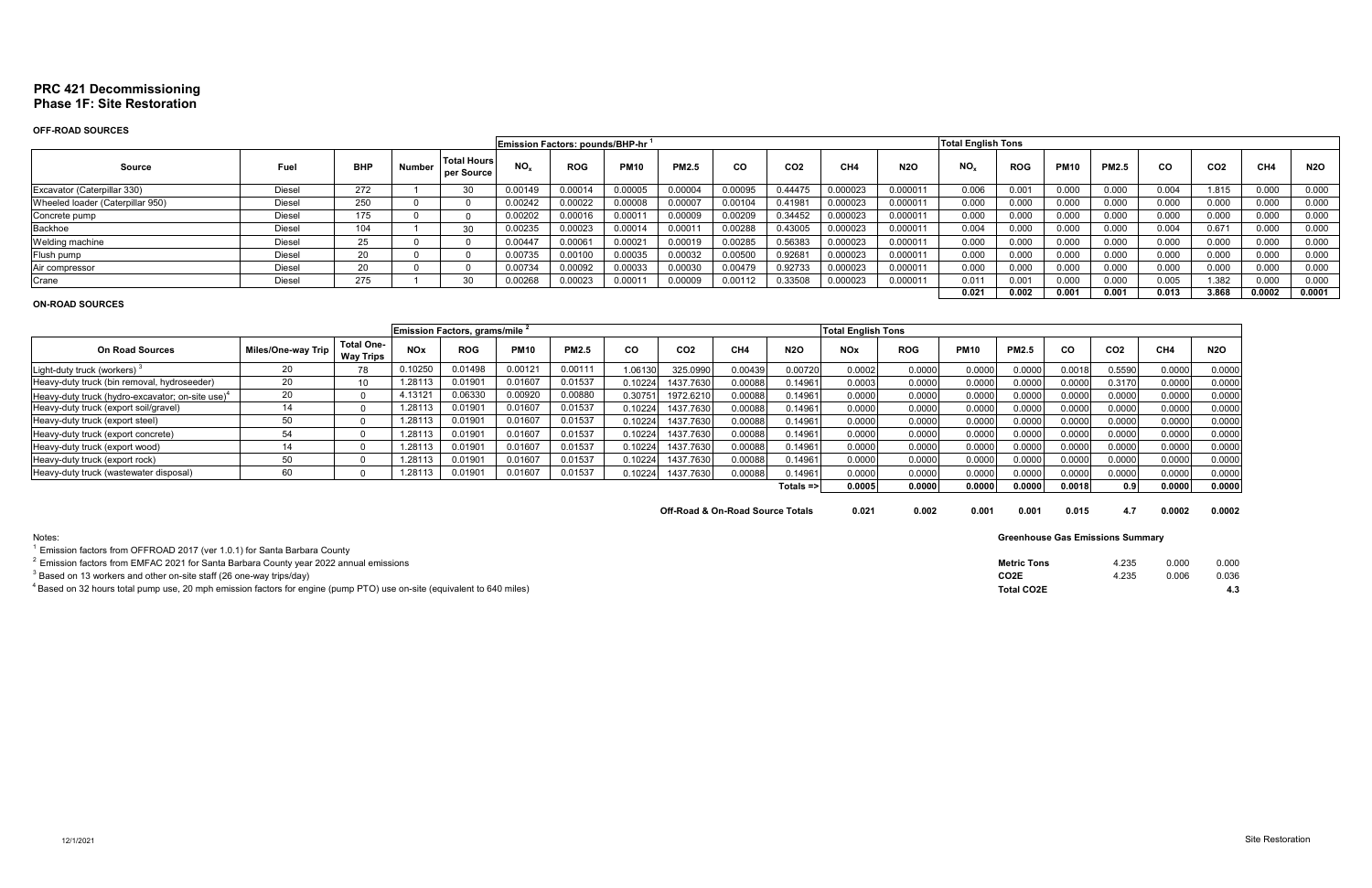# **PRC 421 Decommissioning Phase 2A: Pipeline Removal**

# **OFF-ROAD SOURCES**

|                                  |               |                  |        |                                  |          | Emission Factors: pounds/BHP-hr |                    |              |           |                 |                 |            | <b>Total English Tons</b> |                |             |              |       |                 |        |            |
|----------------------------------|---------------|------------------|--------|----------------------------------|----------|---------------------------------|--------------------|--------------|-----------|-----------------|-----------------|------------|---------------------------|----------------|-------------|--------------|-------|-----------------|--------|------------|
| <b>Source</b>                    | Fuel          | <b>BHF</b>       | Number | <b>Total Hours</b><br>per Source | $NO_{x}$ | <b>ROG</b>                      | <b>PM10</b>        | <b>PM2.5</b> | <b>CO</b> | CO <sub>2</sub> | CH <sub>4</sub> | <b>N2O</b> | NO <sub>x</sub>           | <b>ROG</b>     | <b>PM10</b> | <b>PM2.5</b> | CO.   | CO <sub>2</sub> | CH4    | <b>N2O</b> |
| Excavator (Caterpillar 330)      | <b>Diesel</b> | 272              |        | cΩ                               | 0.00149  | 0.0001                          | 0.00005            | 0.00004      | 0.00095   | 0.44475         | 0.000023        | 0.000011   | 0.010                     | 0.00           | 0.000       | 0.000        | 0.006 | 3.024           | 0.000  | 0.000      |
| Wheeled loader (Caterpillar 950) | <b>Diesel</b> | 250              |        |                                  | 0.00242  | 0.00022                         | 0.00008            | 0.00007      | 0.00104   | 0.41981         | 0.000023        | 0.000011   | 0.000                     | 0.000          | 0.000       | 0.000        | 0.000 | 0.000           | 0.000  | 0.000      |
| Concrete pump                    | <b>Diesel</b> | 175              |        |                                  | 0.00202  | 0.00016                         | 0.0001             | 0.00009      | 0.00209   | 0.34452         | 0.000023        | 0.000011   | 0.000                     | 0.000          | 0.000       | 0.000        | 0.000 | 0.000           | 0.000  | 0.000      |
| Backhoe                          | <b>Diese</b>  | 104              |        | c٨                               | 0.00235  | 0.00023                         | 0.00014            | 0.00011      | 0.00288   | 0.43005         | 0.000023        | 0.000011   | 0.006                     | $0.00^{\circ}$ | 0.000       | 0.000        | 0.007 | 1.118           | 0.000  | 0.000      |
| Welding machine                  | <b>Diese</b>  | $\sim$ $-$<br>دے |        |                                  | 0.00447  | 0.0006                          | 0.0002             | 0.00019      | 0.00285   | 0.56383         | 0.000023        | 0.000011   | 0.000                     | 0.000          | 0.000       | 0.000        | 0.000 | 0.000           | 0.000  | 0.000      |
| Flush pump                       | <b>Diese</b>  | nn.              |        |                                  | 0.00735  | 0.00100                         | 0.00035            | 0.00032      | 0.00500   | 0.92681         | 0.000023        | 0.00001    | 0.000                     | 0.000          | 0.000       | 0.000        | 0.000 | 0.000           | 0.000  | 0.000      |
| Air compressor                   | <b>Diesel</b> | nn.<br>۷J        |        |                                  | 0.00734  | 0.00092                         | 0.00033            | 0.00030      | 0.00479   | 0.92733         | 0.000023        | 0.00001    | 0.000                     | 0.000          | 0.000       | 0.000        | 0.000 | 0.000           | 0.000  | 0.000      |
| Crane                            | <b>Diese</b>  | 275              |        |                                  | 00266    | 0.00023                         | 0.000 <sub>1</sub> | 0.00009      | 0.00112   | 0.33508         | 0.000023        | 0.00001    | 0.000                     | 0.000          | 0.000       | 0.000        | 0.000 | 0.000           | 0.000  | 0.000      |
|                                  |               |                  |        |                                  |          |                                 |                    |              |           |                 |                 |            | 0.016                     | 0.002          | 0.001       | 0.001        | 0.014 | 4.142           | 0.0002 | 0.0001     |

## **ON-ROAD SOURCES**

|                                                 |                    |                                       |            | Emission Factors, grams/mile 2 |             |              |           |                 |                 |              | <b>Total English Tons</b> |            |             |              |           |                  |                 |            |
|-------------------------------------------------|--------------------|---------------------------------------|------------|--------------------------------|-------------|--------------|-----------|-----------------|-----------------|--------------|---------------------------|------------|-------------|--------------|-----------|------------------|-----------------|------------|
| <b>On Road Sources</b>                          | Miles/One-way Trip | <b>Total One-</b><br><b>Way Trips</b> | <b>NOx</b> | <b>ROG</b>                     | <b>PM10</b> | <b>PM2.5</b> | <b>CO</b> | CO <sub>2</sub> | CH <sub>4</sub> | <b>N2O</b>   | <b>NOx</b>                | <b>ROG</b> | <b>PM10</b> | <b>PM2.5</b> | <b>CO</b> | CO <sub>2</sub>  | CH <sub>4</sub> | <b>N2O</b> |
| Light-duty truck (workers)                      |                    | 140                                   | 0.10250    | 0.01498                        | 0.00121     | 0.00111      | 1.06130   | 325.0990        | 0.00439         | 0.00720      | 0.0003                    | 0.0000     | 0.0000      | 0.0000       | 0.0033    | 1.0034           | 0.0000          | 0.0000     |
| Heavy-duty truck (bin removal, hydroseeder)     | 20                 |                                       | 1.28113    | 0.0190                         | 0.01607     | 0.01537      | 0.10224   | 1437.7630       | 0.00088         | 0.14961      | 0.0000                    | 0.0000     | 0.0000      | 0.0000       | 0.0000    | 0.0000           | 0.0000          | 0.0000     |
| Heavy-duty truck (hydro-excavator; on-site use) | 20                 |                                       | 4.13121    | 0.06330                        | 0.00920     | 0.00880      | 0.3075    | 1972.621        | 0.00088         | 0.14961      | 0.0000                    | 0.0000     | 0.0000      | 0.0000       | 0.0000    | 0.0000           | 0.0000          | 0.0000     |
| Heavy-duty truck (export soil/gravel)           |                    |                                       | 1.28113    | 0.0190                         | 0.01607     | 0.01537      | 0.10224   | 1437.7630       | 0.00088         | 0.14961      | 0.0000                    | 0.0000     | 0.0000      | 0.0000       | 0.0000    | 0.0000           | 0.0000          | 0.0000     |
| Heavy-duty truck (export steel)                 |                    | 12                                    | .28113     | 0.0190                         | 0.01607     | 0.01537      | 0.10224   | 1437.7630       | 0.00088         | 0.14961      | 0.0008                    | 0.0000     | 0.0000      | 0.0000       | 0.0001    | 0.9509           | 0.0000          | 0.0001     |
| Heavy-duty truck (export concrete)              | 54                 |                                       | .28113     | 0.0190                         | 0.01607     | 0.01537      | 0.10224   | 1437.7630       | 0.00088         | 0.14961      | 0.0000                    | 0.0000     | 0.0000      | 0.000C       | 0.0000    | 0.0000           | 0.0000          | 0.0000     |
| Heavy-duty truck (export wood)                  |                    |                                       | .28113     | 0.0190                         | 0.01607     | 0.01537      | 0.10224   | 1437.7630       | 0.00088         | 0.14961      | 0.0000                    | 0.0000     | 0.0000      | 0.0000       | 0.0000    | 0.0000           | 0.0000          | 0.0000     |
| Heavy-duty truck (export rock)                  |                    |                                       | .28113     | 0.0190                         | 0.01607     | 0.01537      | 0.10224   | 1437.7630       | 0.00088         | 0.14961      | 0.0000                    | 0.0000     | 0.0000      | 0.0000       | 0.0000    | 0.0000           | 0.0000          | 0.0000     |
| Heavy-duty truck (wastewater disposal)          | 6C                 |                                       | .2811'     | 0.0190                         | 0.01607     | 0.01537      | .10224    | 1437.7630       | 0.00088         | 0.14961      | 0.0000                    | 0.0000     | 0.0000      | 0.0000       | 0.0000    | 0.0000           | 0.0000          | 0.0000     |
|                                                 |                    |                                       |            |                                |             |              |           |                 |                 | $Totals = >$ | 0.0012                    | 0.0001     | 0.0000      | 0.00001      | 0.0033    | 2.0 <sup>1</sup> | 0.0000          | 0.0001     |
|                                                 |                    |                                       |            |                                |             |              |           |                 |                 |              |                           |            |             |              |           |                  |                 |            |

| Off-Road & On-Road Source Totals | 0.017 | 0.002 | 0.001 | 0.001 | 0.017 | 0.0002 | 0.0002 |
|----------------------------------|-------|-------|-------|-------|-------|--------|--------|
|                                  |       |       |       |       |       |        |        |

| Notes:                                                                                                                     | <b>Greenhouse Gas Emissions Summary</b> |       |       |       |
|----------------------------------------------------------------------------------------------------------------------------|-----------------------------------------|-------|-------|-------|
| <sup>1</sup> Emission factors from OFFROAD 2017 (ver 1.0.1) for Santa Barbara County                                       |                                         |       |       |       |
| $^{\circ}$ Emission factors from EMFAC 2021 for Santa Barbara County year 2022 annual emissions                            | <b>Metric Tons</b>                      | 5.444 | 0.00f | 0.000 |
| <sup>3</sup> Based on 14 workers and other on-site staff (28 one-way trips/day)                                            | CO <sub>2</sub> E                       | 444 آ | 0.006 | 0.053 |
| $^4$ Based on 32 hours total pump use, 20 mph emission factors for engine (pump PTO) use on-site (equivalent to 640 miles) | <b>Total CO2E</b>                       |       |       |       |
|                                                                                                                            |                                         |       |       |       |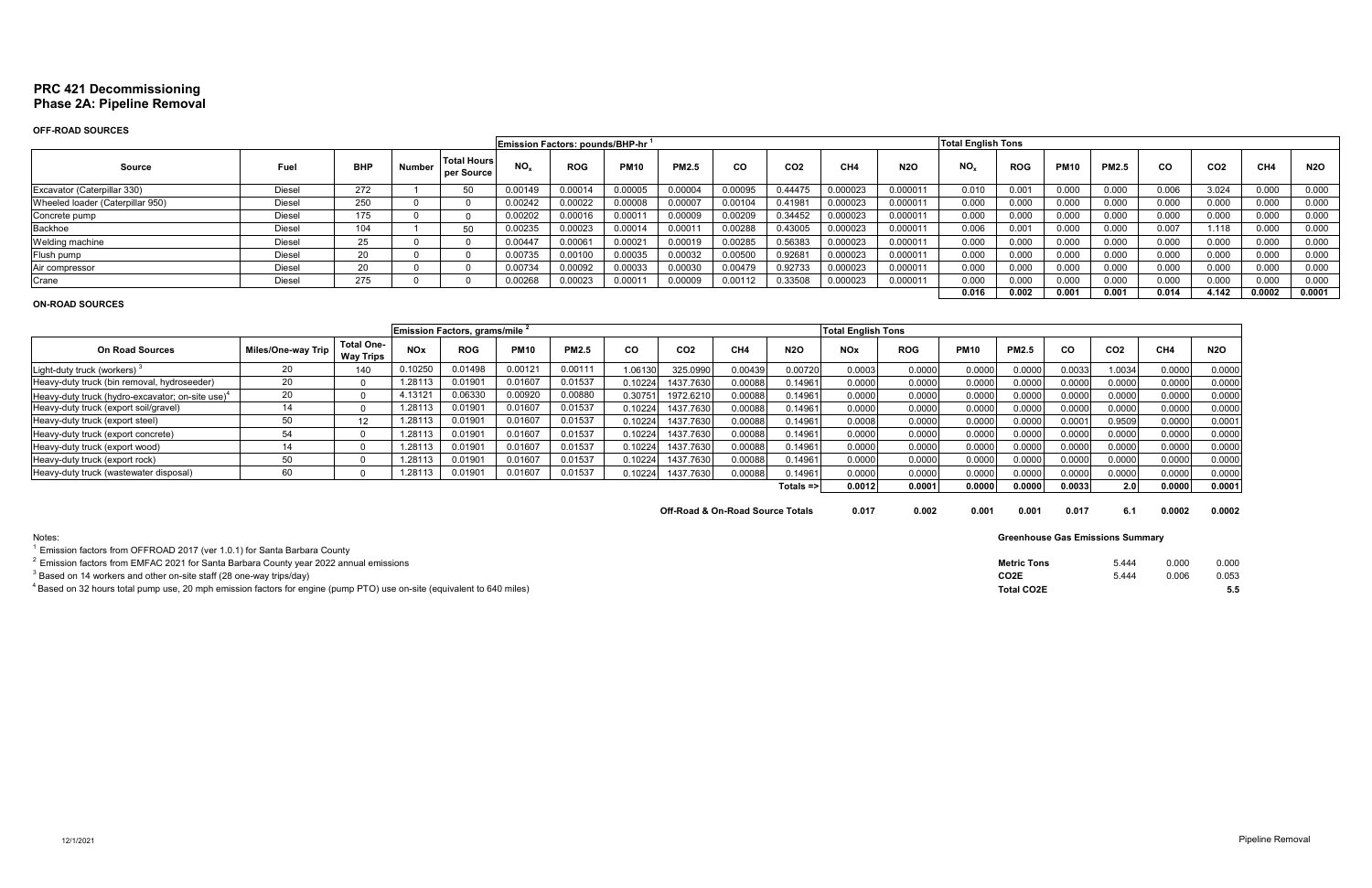# **PRC 421 Decommissioning Phase 2B: Rock Revetment and Access Roadway Removal**

# **OFF-ROAD SOURCES**

|                                  |               |            |        |                                  | <b>Total English Tons</b><br>Emission Factors: pounds/BHP-hr |            |             |              |           |                 |                 |            |                 |                |             |              |       |                 |        |            |
|----------------------------------|---------------|------------|--------|----------------------------------|--------------------------------------------------------------|------------|-------------|--------------|-----------|-----------------|-----------------|------------|-----------------|----------------|-------------|--------------|-------|-----------------|--------|------------|
| Source                           | Fuel          | <b>BHP</b> | Number | <b>Total Hours</b><br>per Source | NO.                                                          | <b>ROG</b> | <b>PM10</b> | <b>PM2.5</b> | <b>CO</b> | CO <sub>2</sub> | CH <sub>4</sub> | <b>N2O</b> | NO <sub>x</sub> | <b>ROG</b>     | <b>PM10</b> | <b>PM2.5</b> | CO.   | CO <sub>2</sub> | CH4    | <b>N2O</b> |
| Excavator (Caterpillar 330)      | <b>Diesel</b> | 272        |        | 300                              | 0.00149                                                      | 0.00014    | 0.00005     | 0.00004      | 0.00095   | 0.44475         | 0.000023        | 0.00001'   | 0.122           | 0.01           | 0.004       | 0.003        | 0.078 | 36.292          | 0.002  | 0.001      |
| Wheeled loader (Caterpillar 950) | <b>Diesel</b> | 250        |        | 300                              | 0.00242                                                      | 0.00022    | 0.00008     | 0.00007      | 0.0010    | 0.41981         | 0.000023        | 0.00001'   | 0.182           | 0.017          | 0.006       | 0.005        | 0.078 | 31.486          | 0.002  | 0.001      |
| Dozer (Caterpillar D6)           | Diesel        | 215        |        | 300                              | $0.0041^{-}$                                                 | 0.00041    | 0.00023     | 0.00021      | 0.00314   | 0.49934         | 0.000023        | 0.000011   | 0.134           | 0.013          | 0.007       | 0.007        | 0.101 | 16.104          | 0.001  | 0.000      |
| Concrete pump                    | Diesel        | 175        |        |                                  | J.00202                                                      | 0.00016    | 0.0001      | 0.00009      | 0.00209   | 0.34452         | 0.000023        | 0.000011   | 0.000           | 0.000          | 0.000       | 0.000        | 0.000 | 0.000           | 0.000  | 0.000      |
| Backhoe                          | Diesel        | 104        |        |                                  | 0.00235                                                      | 0.00023    | 0.00014     | 0.00011      | 0.00288   | 0.43005         | 0.000023        | 0.000011   | 0.000           | 0.000          | 0.000       | 0.000        | 0.000 | 0.000           | 0.000  | 0.000      |
| Welding machine                  | <b>Diesel</b> | 25         |        |                                  | 0.00447                                                      | 0.0006     | 0.0002      | 0.00019      | 0.00285   | 0.56383         | 0.000023        | 0.000011   | 0.000           | 0.000          | 0.000       | 0.000        | 0.000 | 0.000           | 0.000  | 0.000      |
| Flush pump                       | <b>Diesel</b> | $\sim$     |        |                                  | 0.00735                                                      | 0.00100    | 0.00035     | 0.00032      | 0.00500   | 0.92681         | 0.000023        | 0.00001    | 0.000           | 0.000          | 0.000       | 0.000        | 0.000 | 0.000           | 0.000  | 0.000      |
| Air compressor                   | Diesel        | nn.        |        |                                  | 0.00734                                                      | 0.00092    | 0.00033     | 0.00030      | 0.00479   | 0.92733         | 0.000023        | 0.000011   | 0.000           | 0.000          | 0.000       | 0.000        | 0.000 | 0.000           | 0.000  | 0.000      |
| Crane                            | Diesel        | 275        |        |                                  | 0.00268                                                      | 0.00023    | 0.0001      | 0.00009      | 0.00112   | 0.33508         | 0.000023        | 0.000011   | 0.000           | 0.000          | 0.000       | 0.000        | 0.000 | 0.000           | 0.000  | 0.000      |
|                                  |               |            |        |                                  |                                                              |            |             |              |           |                 |                 |            | 0.438           | $0.04^{\circ}$ | 0.017       | 0.015        | 0.257 | 83.881          | 0.0043 | 0.0021     |

# **ON-ROAD SOURCES**

| Emission Factors, grams/mile 2                      |                    |                                       |            |                    |             |              |         |                 |                 |              | <b>Total English Tons</b> |            |             |              |                    |                 |                 |            |
|-----------------------------------------------------|--------------------|---------------------------------------|------------|--------------------|-------------|--------------|---------|-----------------|-----------------|--------------|---------------------------|------------|-------------|--------------|--------------------|-----------------|-----------------|------------|
| <b>On Road Sources</b>                              | Miles/One-way Trip | <b>Total One-</b><br><b>Way Trips</b> | <b>NOx</b> | <b>ROG</b>         | <b>PM10</b> | <b>PM2.5</b> | CO      | CO <sub>2</sub> | CH <sub>4</sub> | <b>N2O</b>   | <b>NOx</b>                | <b>ROG</b> | <b>PM10</b> | <b>PM2.5</b> | <b>CO</b>          | CO <sub>2</sub> | CH <sub>4</sub> | <b>N2O</b> |
| Light-duty truck (workers)                          | 20                 | 1080                                  | 0.10250    | 01498              | 0.00121     | 0.00111      | 06130   | 325.0990        | 0.00439         | 0.00720      | 0.0024                    | 0.0004     | 0.0000      | 0.0000       | 0.0253             | 7.7405          | 0.0001          | 0.0002     |
| Heavy-duty truck (bin removal, hydroseeder)         | 20                 |                                       | 1.28113    | 0.01901            | 0.01607     | 0.01537      | 0.10224 | 1437.7630       | 0.00088         | 0.14961      | 0.0000                    | 0.0000     | 0.0000      | 0.0000       | 0.000              | 0.0000          | 0.0000          | 0.000C     |
| Heavy-duty truck (hydro-excavator; on-site use) $4$ | 20                 |                                       | 4.13121    | 06330              | 0.00920     | 0.00880      | 0.30751 | 1972.6210       | 0.00088         | 0.14961      | 0.0000                    | 0.0000     | 0.0000      | 0.0000       | 0.000              | 0.0000          | 0.0000          | 0.0000     |
| Heavy-duty truck (export soil/gravel)               | 14                 | 600                                   | 1.28113    | 0.01901            | 0.01607     | 0.01537      | 0.10224 | 1437.7630       | 0.00088         | 0.14961      | 0.0119                    | 0.0002     | 0.0001      | 0.000        | 0.0009             | 13.3126         | 0.0000          | 0.0014     |
| Heavy-duty truck (export steel)                     | 50                 |                                       | 1.28113    | .01901             | 0.01607     | 0.01537      | 0.10224 | 1437.7630       | 0.00088         | 0.14961      | 0.0000                    | 0.0000     | 0.0000      | 0.0000       | 0.000 <sup>0</sup> | 0.0000          | 0.0000          | 0.0000     |
| Heavy-duty truck (export concrete)                  |                    |                                       | 1.28113    | 0.01901            | 0.01607     | 0.01537      | 0.10224 | 1437.7630       | 0.00088         | 0.14961      | 0.0000                    | 0.0000     | 0.0000      | 0.000        | 0.000              | 0.0000          | 0.0000          | 0.0000     |
| Heavy-duty truck (export wood)                      | 14                 |                                       | 1.28113    | 01901.             | 0.01607     | 0.01537      | 0.10224 | 1437.7630       | 0.00088         | 0.14961      | 0.0000                    | 0.0000     | 0.0000      | 0.0000       | 0.0000             | 0.0000          | 0.0000          | 0.0000     |
| Heavy-duty truck (export rock)                      |                    | 666                                   | 1.28113    | 0.0190             | 0.01607     | 0.01537      | 0.10224 | 1437.7630       | 0.00088         | 0.14961      | 0.0470                    | 0.0007     | 0.0006      | 0.0006       | 0.0038             | 52.7750         | 0.0000          | 0.0055     |
| Heavy-duty truck (wastewater disposal)              | 60                 |                                       | 1.28113    | .0190 <sup>4</sup> | 0.01607     | 0.01537      | 0.10224 | 1437.7630       | 0.00088         | 0.14961      | 0.0000                    | 0.0000     | 0.0000      | 0.000        | 0.0000             | 0.0000          | 0.0000          | 0.0000     |
|                                                     |                    |                                       |            |                    |             |              |         |                 |                 | $Totals = >$ | 0.0613                    | 0.0012     | 0.0008      | 0.0007       | 0.0300             | 73.8I           | 0.0001          | 0.0070     |

**Off-Road & On-Road Source Totals 0.499 0.042 0.018** 

 $^1$  Emission factors from OFFROAD 2017 (ver 1.0.1) for Santa Barbara County

 $2$  Emission factors from EMFAC 2021 for Santa Barbara County year 2022 annual emissions

 $^3$  Based on 18 workers and other on-site staff (36 one-way trips/day)

 $^4$ Based on 32 hours total pump use, 20 mph emission factors for engine (pump PTO) use on-site (equivalent to 640 miles)

| 0.016 | 0.287 | 157.7 | 0.0045 | 0.0091 |
|-------|-------|-------|--------|--------|
|       |       |       |        |        |

|                               | <b>Metric Tons</b><br>CO <sub>2</sub> E | 140.812<br>140.812 | 0.004<br>0.112 | 0.008<br>2.159 |
|-------------------------------|-----------------------------------------|--------------------|----------------|----------------|
| ite (equivalent to 640 miles) | <b>Total CO2E</b>                       |                    |                | 143.1          |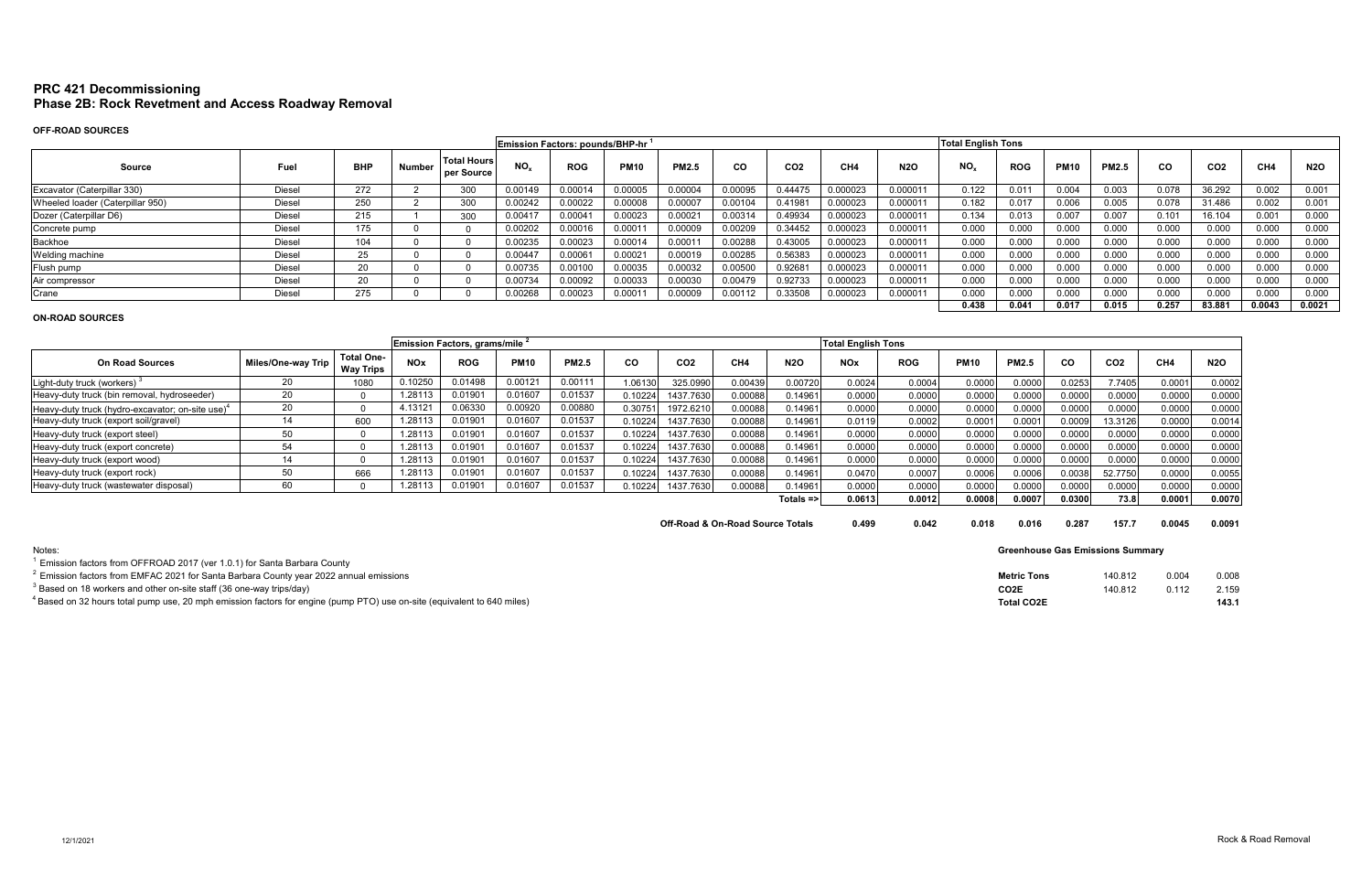# **PRC 421 Decommissioning Phase 2C: Wooden Seawall and Associated Structures and Buried Debris Removal**

# **OFF-ROAD SOURCES**

|                                  |               |                         |        |                                  |          | Emission Factors: pounds/BHP-hr <sup>1</sup> |             |              |           |                 |                 |            | <b>Total English Tons</b> |            |             |              |           |                 |        |            |
|----------------------------------|---------------|-------------------------|--------|----------------------------------|----------|----------------------------------------------|-------------|--------------|-----------|-----------------|-----------------|------------|---------------------------|------------|-------------|--------------|-----------|-----------------|--------|------------|
| Source                           | Fuel          | <b>BHP</b>              | Number | <b>Total Hours</b><br>per Source | $NO_{x}$ | <b>ROG</b>                                   | <b>PM10</b> | <b>PM2.5</b> | <b>CO</b> | CO <sub>2</sub> | CH <sub>4</sub> | <b>N2O</b> | NO <sub>x</sub>           | <b>ROG</b> | <b>PM10</b> | <b>PM2.5</b> | <b>CO</b> | CO <sub>2</sub> | CH4    | <b>N2O</b> |
| Excavator (Caterpillar 330)      | Diese         | 272                     |        | 150                              | 0.00149  | 0.00014                                      | 0.00005     | 0.00004      | 0.00095   | 0.44475         | 0.000023        | 0.000011   | 0.061                     | 0.006      | 0.002       | 0.002        | 0.039     | 18.146          | 0.001  | 0.000      |
| Wheeled loader (Caterpillar 950) | Diese         | 250                     |        | 150                              | 0.00242  | 0.00022                                      | 0.00008     | 0.00007      | 0.00104   | 0.41981         | 0.000023        | 0.000011   | 0.045                     | 0.004      | 0.002       | 0.001        | 0.020     | 7.871           | 0.000  | 0.000      |
| Concrete pump                    | <b>Diesel</b> | $\rightarrow -$<br>175. |        |                                  | 0.00202  | 0.00016                                      | 0.0001      | 0.00009      | 0.00209   | 0.34452         | 0.000023        | 0.000011   | 0.000                     | 0.000      | 0.000       | 0.000        | 0.000     | 0.000           | 0.000  | 0.000      |
| Backhoe                          | <b>Diese</b>  | 104                     |        | 150                              | 0.00235  | 0.00023                                      | 0.00014     | 0.00011      | 0.00288   | 0.43005         | 0.000023        | 0.000011   | 0.018                     | 0.002      | 0.001       | 0.001        | 0.022     | 3.354           | 0.000  | 0.000      |
| Welding machine                  | Diese         | $\sim$ $-$              |        |                                  | 0.00447  | 0.0006                                       | 0.00021     | 0.00019      | 0.00285   | 0.56383         | 0.000023        | 0.000011   | 0.000                     | 0.000      | 0.000       | 0.000        | 0.000     | 0.000           | 0.000  | 0.000      |
| Flush pump                       | Diese         | $\sim$                  |        |                                  | 0.00735  | 0.00100                                      | 0.00035     | 0.00032      | 0.00500   | 0.9268          | 0.000023        | 0.000011   | 0.000                     | 0.000      | 0.000       | 0.000        | 0.000     | 0.000           | 0.000  | 0.000      |
| Chain saw                        | Gasoline      | 6.5                     |        | 150                              | 0.00010  | 0.01634                                      | 0.00329     | 0.00320      | 0.90255   | 0.92733         | 0.000023        | 0.000011   | 0.000                     | 0.016      | 0.003       | 0.003        | 0.880     | 0.904           | 0.000  | 0.000      |
| Crane                            | Diese         | 275                     |        |                                  | 0.00268  | 0.00023                                      | 0.0001      | 0.00009      | 00112. ١  | 0.33508         | <b>0.000023</b> | 0.000011   | 0.000                     | 0.000      | 0.000       | 0.000        | 0.000     | 0.000           | 0.000  | 0.000      |
|                                  |               |                         |        |                                  |          |                                              |             |              |           |                 |                 |            | 0.125                     | 0.028      | 0.008       | 0.007        | 0.961     | 30.276          | 0.0016 | 0.0008     |

## **ON-ROAD SOURCES**

|                                                              |                    |                                       |            | Emission Factors, grams/mile 2 |             |              |          |                 |         |              | <b>Total English Tons</b> |            |             |              |        |                 |        |            |
|--------------------------------------------------------------|--------------------|---------------------------------------|------------|--------------------------------|-------------|--------------|----------|-----------------|---------|--------------|---------------------------|------------|-------------|--------------|--------|-----------------|--------|------------|
| <b>On Road Sources</b>                                       | Miles/One-way Trip | <b>Total One-</b><br><b>Way Trips</b> | <b>NOx</b> | <b>ROG</b>                     | <b>PM10</b> | <b>PM2.5</b> | CO       | CO <sub>2</sub> | CH4     | <b>N2O</b>   | <b>NOx</b>                | <b>ROG</b> | <b>PM10</b> | <b>PM2.5</b> | CO.    | CO <sub>2</sub> | CH4    | <b>N2O</b> |
| Light-duty truck (workers)                                   |                    | 540                                   | 0.10250    | 0.01498                        | 0.00121     | 0.00111      | 1.06130  | 325.0990        | 0.00439 | 0.00720      | 0.0012                    | 0.0002     | 0.0000      | 0.0000       | 0.0126 | 3.8702          | 0.0001 | 0.0001     |
| Heavy-duty truck (bin removal, hydroseeder)                  | 20                 |                                       | 1.28113    | 0.0190                         | 0.01607     | 0.01537      | 0.102241 | 1437.7630       | 0.00088 | 0.14961      | 0.0000                    | 0.0000     | 0.0000      | 0.0000       | 0.000C | 0.0000          | 0.0000 | 0.0000     |
| Heavy-duty truck (hydro-excavator; on-site use) <sup>4</sup> | n٢                 |                                       | 4.13121    | 0.06330                        | 0.00920     | 0.00880      | 0.30751  | 1972.621        | 0.00088 | 0.14961      | 0.0000                    | 0.0000     | 0.0000      | 0.0000       | 0.000C | 0.0000          | 0.0000 | 0.0000     |
| Heavy-duty truck (export soil/gravel)                        |                    |                                       | 1.28113    | 0.0190                         | 0.01607     | 0.01537      | 0.10224  | 1437.7630       | 0.00088 | 0.14961      | 0.0000                    | 0.0000     | 0.0000      | 0.0000       | 0.0000 | 0.0000          | 0.0000 | 0.0000     |
| Heavy-duty truck (export steel)                              |                    |                                       | 1.28113    | 0.0190                         | 0.01607     | 0.01537      | 0.10224  | 1437.7630       | 0.00088 | 0.14961      | 0.0000                    | 0.0000     | 0.0000      | 0.0000       | 0.0000 | 0.0000          | 0.0000 | 0.0000     |
| Heavy-duty truck (export concrete)                           | 54                 |                                       | 1.28113    | 0.0190                         | 0.01607     | 0.01537      | 0.10224  | 1437.7630       | 0.00088 | 0.14961      | 0.0000                    | 0.0000     | 0.0000      | 0.0000       | 0.000C | 0.0000          | 0.0000 | 0.0000     |
| Heavy-duty truck (export wood)                               |                    | 10                                    | 1.28113    | $0.0190\mathrm{^{\circ}}$      | 0.01607     | 0.01537      | 0.10224  | 1437.7630       | 0.00088 | 0.14961      | 0.0002                    | 0.0000     | 0.0000      | 0.0000       | 0.000C | 0.2219          | 0.0000 | 0.0000     |
| Heavy-duty truck (export rock)                               |                    |                                       | 1.28113    | 0.0190                         | 0.01607     | 0.01537      | 0.10224  | 1437.7630       | 0.00088 | 0.14961      | 0.0000                    | 0.0000     | 0.0000      | 0.0000       | 0.0000 | 0.0000          | 0.0000 | 0.0000     |
| Heavy-duty truck (wastewater disposal)                       | 60                 |                                       | .28113     | 0.0190                         | 0.01607     | 0.01537      | 0.102241 | 1437.7630       | 0.00088 | 0.14961      | 0.0000                    | 0.0000     | 0.0000      | 0.0000       | 0.0000 | 0.0000          | 0.0000 | 0.0000     |
|                                                              |                    |                                       |            |                                |             |              |          |                 |         | $Totals = >$ | 0.0014                    | 0.0002     | 0.0000      | 0.00001      | 0.0127 | 4.1             | 0.0001 | 0.0001     |

**Off-Road & On-Road Source Totals**  $0.126$  **0.028 0.008** 

Notes:

 $^1$  Emission factors from OFFROAD 2017 (ver 1.0.1) for Santa Barbara County

2 Emission factors from EMFAC 2021 for Santa Barbara County year 2022 annual emissions

 $^3$  Based on 18 workers and other on-site staff (36 one-way trips/day)

 $^4$ Based on 32 hours total pump use, 20 mph emission factors for engine (pump PTO) use on-site (equivalent to 640 miles)

| 0.007 | 0.973 | 34.4 | 0.0016 | 0.0009 |
|-------|-------|------|--------|--------|
|       |       |      |        |        |

| <b>Metric Tons</b> | 30.686 | 0.001 | 0.001 |
|--------------------|--------|-------|-------|
| CO <sub>2E</sub>   | 30.686 | 0.041 | 0.204 |
| <b>Total CO2E</b>  |        |       | 30.9  |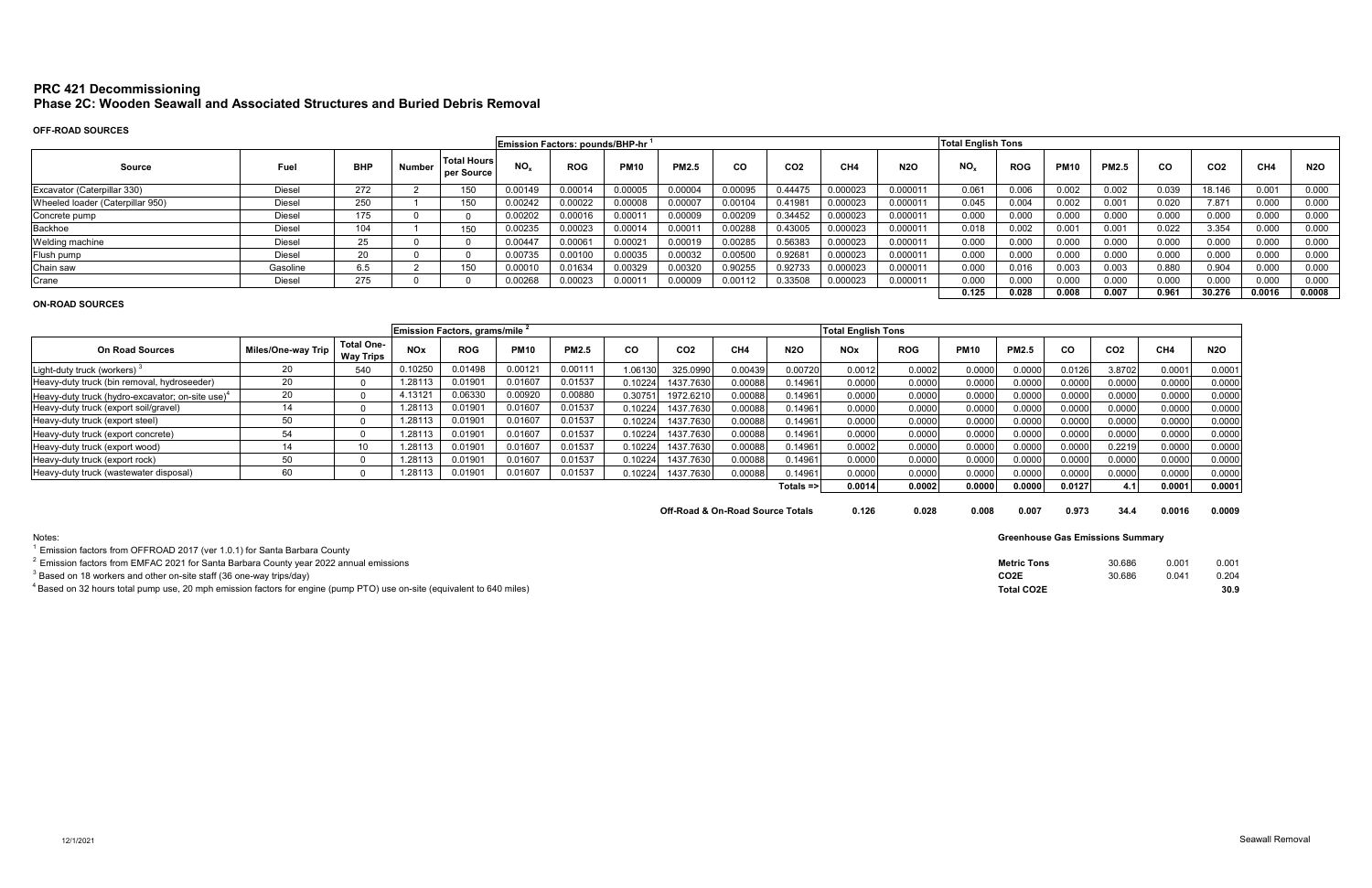# **PRC 421 Decommissioning Phase 2D: Pier Abutment Removal**

# **OFF-ROAD SOURCES**

|                                  |               |            |        |                                  | <b>Emission Factors: pounds/BHP-hr</b>                                                                                        | <b>Total English Tons</b> |                  |         |         |         |          |          |       |            |             |              |       |                 |        |            |
|----------------------------------|---------------|------------|--------|----------------------------------|-------------------------------------------------------------------------------------------------------------------------------|---------------------------|------------------|---------|---------|---------|----------|----------|-------|------------|-------------|--------------|-------|-----------------|--------|------------|
| Source                           | Fuel          | <b>BHP</b> | Number | <b>Total Hours</b><br>per Source | NO <sub>x</sub><br><b>N2O</b><br><b>ROG</b><br><b>PM10</b><br><b>PM2.5</b><br>CH <sub>4</sub><br><b>CO</b><br>CO <sub>2</sub> |                           |                  |         |         |         |          |          |       | <b>ROG</b> | <b>PM10</b> | <b>PM2.5</b> | CO.   | CO <sub>2</sub> | CH4    | <b>N2O</b> |
| Excavator (Caterpillar 330)      | Diesel        | 272        |        | 100                              | 0.00149                                                                                                                       | 0.00014                   | 0.00005          | 0.00004 | 0.00095 | 0.44475 | 0.000023 | 0.000011 | 0.020 | 0.002      | 0.001       | 0.001        | 0.013 | 6.049           | 0.000  | 0.000      |
| Wheeled loader (Caterpillar 950) | Diesel        | 250        |        | 100                              | 0.00242                                                                                                                       | 0.00022                   | 0.00008          | 0.00007 | 0.00104 | 0.41981 | 0.000023 | 0.000011 | 0.030 | 0.003      | 0.001       | 0.001        | 0.013 | 5.248           | 0.000  | 0.000      |
| Concrete pump                    | Diesel        | 175        |        |                                  | 0.00202                                                                                                                       | 0.00016                   | 0.0001           | 0.00009 | 0.00209 | 0.34452 | 0.000023 | 0.000011 | 0.000 | 0.000      | 0.000       | 0.000        | 0.000 | 0.000           | 0.000  | 0.000      |
| Backhoe                          | <b>Diese</b>  | 104        |        |                                  | 0.00235                                                                                                                       | 0.00023                   | 0.00014          | 0.00011 | 0.00288 | 0.43005 | 0.000023 | 0.000011 | 0.000 | 0.000      | 0.000       | 0.000        | 0.000 | 0.000           | 0.000  | 0.000      |
| Welding machine                  | <b>Diese</b>  | 25         |        |                                  | 0.00447                                                                                                                       | $0.0006^\circ$            | 0.0002           | 0.00019 | 0.00285 | 0.56383 | 0.000023 | 0.000011 | 0.000 | 0.000      | 0.000       | 0.000        | 0.000 | 0.000           | 0.000  | 0.000      |
| Flush pump                       | Diesel        | 20         |        |                                  | 0.00735                                                                                                                       | 0.00100                   | 0.00035          | 0.00032 | 0.00500 | 0.92681 | 0.000023 | 0.000011 | 0.000 | 0.000      | 0.000       | 0.000        | 0.000 | 0.000           | 0.000  | 0.000      |
| Air compressor                   | Diesel        | 20         |        |                                  | 0.00734                                                                                                                       | 0.00092                   | 0.00033          | 0.00030 | 0.00479 | 0.92733 | 0.000023 | 0.000011 | 0.000 | 0.000      | 0.000       | 0.000        | 0.000 | 0.000           | 0.000  | 0.000      |
| Crane                            | <b>Diesel</b> | 275        |        |                                  | 0.00268                                                                                                                       | 0.00023                   | 000 <sub>1</sub> | 0.00009 | 0.00112 | 0.33508 | 0.000023 | 0.000011 | 0.000 | 0.000      | 0.000       | 0.000        | 0.000 | 0.000           | 0.000  | 0.000      |
|                                  |               |            |        |                                  |                                                                                                                               |                           |                  |         |         |         |          |          | 0.051 | 0.005      | 0.002       | 0.001        | 0.026 | 11.296          | 0.0006 | 0.0003     |

## **ON-ROAD SOURCES**

| Emission Factors, grams/mile                                 |                    |                                       |            |            |             |              |         |                 |         |              | <b>Total English Tons</b> |            |             |              |                    |                 |                 |            |
|--------------------------------------------------------------|--------------------|---------------------------------------|------------|------------|-------------|--------------|---------|-----------------|---------|--------------|---------------------------|------------|-------------|--------------|--------------------|-----------------|-----------------|------------|
| <b>On Road Sources</b>                                       | Miles/One-way Trip | <b>Total One-</b><br><b>Way Trips</b> | <b>NOx</b> | <b>ROG</b> | <b>PM10</b> | <b>PM2.5</b> | CO      | CO <sub>2</sub> | CH4     | <b>N2O</b>   | <b>NOx</b>                | <b>ROG</b> | <b>PM10</b> | <b>PM2.5</b> | <b>CO</b>          | CO <sub>2</sub> | CH <sub>4</sub> | <b>N2O</b> |
| Light-duty truck (workers)                                   | 20                 | 320                                   | 0.10250    | 0.01498    | 0.00121     | 0.00111      | 1.06130 | 325.0990        | 0.00439 | 0.00720      | 0.000                     | 0.0001     | 0.0000      | 0.0000       | 0.0075             | 2.2935          | 0.0000          | 0.0001     |
| Heavy-duty truck (bin removal, hydroseeder)                  | 20                 |                                       | .28113     | 0.0190     | 0.01607     | 0.01537      | 0.10224 | 1437.7630       | 0.00088 | 0.14961      | 0.0000                    | 0.0000     | 0.0000      | 0.000C       | 0.0000             | 0.0000          | 0.0000          | 0.0000     |
| Heavy-duty truck (hydro-excavator; on-site use) <sup>4</sup> | 20                 |                                       | 4.13121    | 0.06330    | 0.00920     | 0.00880      | 0.3075  | 1972.6210       | 0.00088 | 0.14961      | 0.0000                    | 0.0000     | 0.0000      | 0.0000       | 0.0000             | 0.0000          | 0.0000          | 0.0000     |
| Heavy-duty truck (export soil/gravel)                        |                    |                                       | .28113     | 0.0190     | 0.01607     | 0.01537      | 0.10224 | 1437.7630       | 0.00088 | 0.14961      | 0.0000                    | 0.0000     | 0.0000      | 0.0000       | 0.0000             | 0.0000          | 0.0000          | 0.0000     |
| Heavy-duty truck (export steel)                              | 50                 | 10                                    | 1.28113    | 0.01901    | 0.01607     | 0.01537      | 0.10224 | 1437.7630       | 0.00088 | 0.14961      | 0.0007                    | 0.0000     | 0.0000      | 0.0000       | 0.000 <sub>1</sub> | 0.7924          | 0.0000          | 0.0001     |
| Heavy-duty truck (export concrete)                           |                    |                                       | .28113     | 0.0190     | 0.01607     | 0.01537      | 0.10224 | 1437.7630       | 0.00088 | 0.14961      | 0.0000                    | 0.0000     | 0.0000      | 0.0000       | 0.0000             | 0.0000          | 0.0000          | 0.0000     |
| Heavy-duty truck (export wood)                               |                    |                                       | .28113     | 0.0190     | 0.01607     | 0.01537      | 0.10224 | 1437.7630       | 0.00088 | 0.14961      | 0.0000                    | 0.0000     | 0.0000      | 0.0000       | 0.0000             | 0.0444          | 0.0000          | 0.0000     |
| Heavy-duty truck (export rock)                               |                    |                                       | .28113     | 0.0190     | 0.01607     | 0.01537      | 0.10224 | 1437.7630       | 0.00088 | J.14961      | 0.0000                    | 0.0000     | 0.0000      | 0.000        | 0.0000             | 0.0000          | 0.0000          | 0.0000     |
| Heavy-duty truck (wastewater disposal)                       |                    |                                       | .28113     | 0.0190'    | 0.01607     | 0.01537      | 0.10224 | 1437.7630       | 0.00088 | 0.14961      | 0.0000                    | 0.0000     | 0.0000      | 0.0000       | 0.0000             | 0.0000          | 0.0000          | 0.0000     |
|                                                              |                    |                                       |            |            |             |              |         |                 |         | $Totals = >$ | 0.0015                    | 0.0001     | 0.0000      | 0.0000       | 0.0075             | 3.11            | 0.0000          | 0.0001     |

**Off-Road & On-Road Source Totals**  $0.052$  **0.005 0.002** 

| Notes:                                                                                                                  |  |
|-------------------------------------------------------------------------------------------------------------------------|--|
| Emission factors from OFFROAD 2017 (ver 1.0.1) for Santa Barbara County                                                 |  |
| $^{\circ}$ Emission factors from EMFAC 2021 for Santa Barbara County year 2022 annual emissions                         |  |
| $^3$ Based on 16 workers and other on-site staff (32 one-way trips/day)                                                 |  |
| 4 Based on 32 hours total pump use, 20 mph emission factors for engine (pump PTO) use on-site (equivalent to 640 miles) |  |
|                                                                                                                         |  |

| 0.001 | 0.033 | 14.4 | 0.0006 | 0.0004 |
|-------|-------|------|--------|--------|
|       |       |      |        |        |

| <b>Metric Tons</b> | 12.881 | 0.001 | 0.000 |
|--------------------|--------|-------|-------|
| CO <sub>2</sub> E  | 12.881 | 0.016 | 0.101 |
| <b>Total CO2E</b>  |        |       | 13.0  |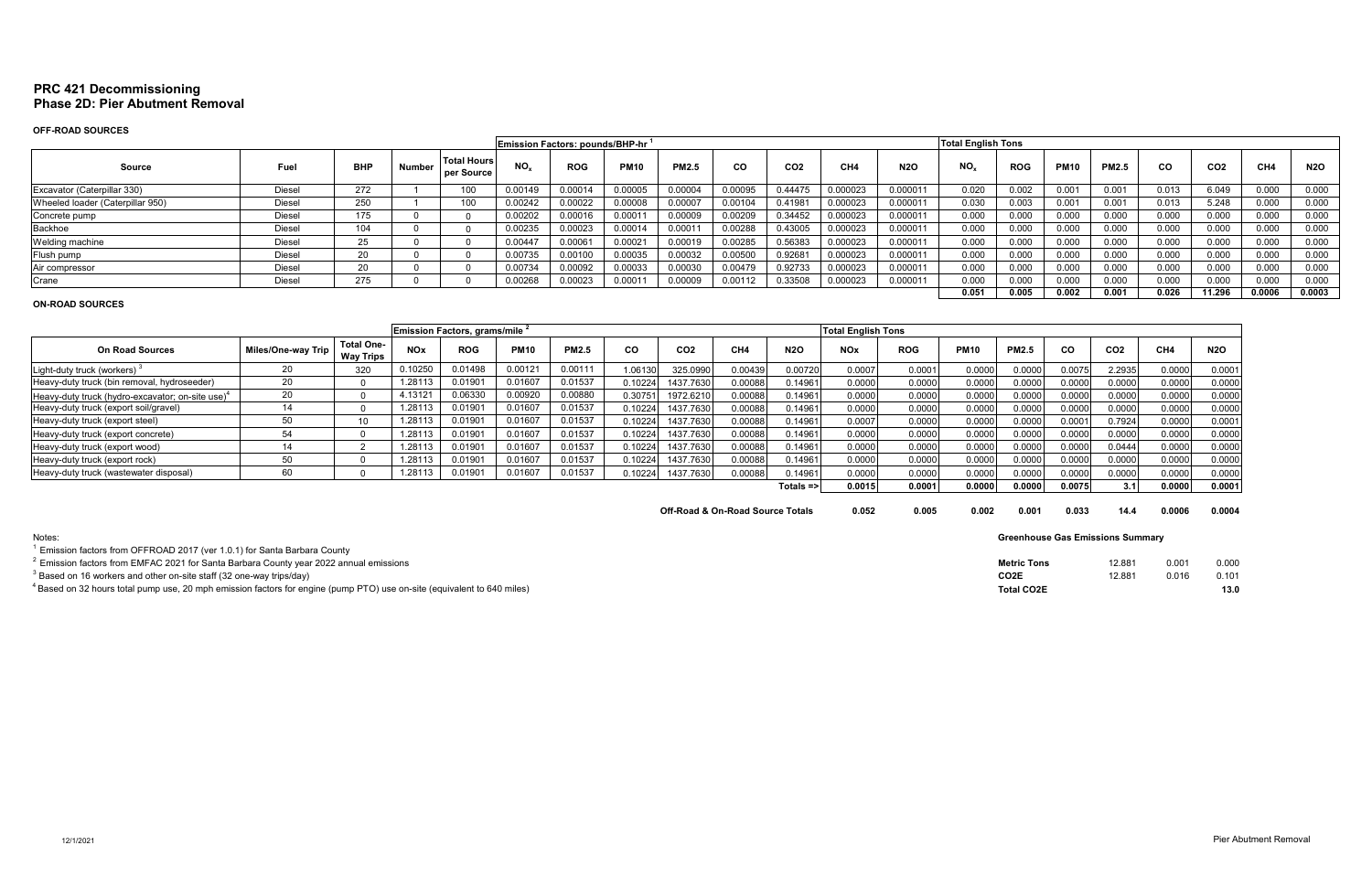# **PRC 421 Decommissioning Air Pollutant and Greenhouse Gas Emissions Totals**

| Task/Area                                                                           | <b>Air Pollutants: Total English Tons</b> |            |             |              |           | <b>IGHG: Total Metric Tons</b> |       |            |                   |  |  |  |
|-------------------------------------------------------------------------------------|-------------------------------------------|------------|-------------|--------------|-----------|--------------------------------|-------|------------|-------------------|--|--|--|
|                                                                                     | <b>NOx</b>                                | <b>ROG</b> | <b>PM10</b> | <b>PM2.5</b> | <b>CO</b> | CO <sub>2</sub>                | CH4   | <b>N2O</b> | CO <sub>2</sub> E |  |  |  |
| Phase 1A: Caisson Internal Materials Removal                                        | 0.606                                     | 0.053      | 0.019       | 0.016        | 0.341     | 147.9                          | 0.006 | 0.005      | 149.4             |  |  |  |
| Phase 1B: Well Abandonment                                                          | 0.024                                     | 0.002      | 0.001       | 0.001        | 0.014     | 4.5                            | 0.000 | 0.000      | 4.5               |  |  |  |
| Phase 1C: Caisson Removal                                                           | 0.910                                     | 0.079      | 0.032       | 0.026        | 0.484     | 213.9                          | 0.009 | 0.009      | 216.6             |  |  |  |
| <b>IPhase 1D: Pier Removal</b>                                                      | 0.197                                     | 0.017      | 0.007       | 0.006        | 0.098     | 37.6                           | 0.002 | 0.001      | 38.0              |  |  |  |
| Phase 1E: Pipeline Abandonment                                                      | 0.023                                     | 0.002      | 0.001       | 0.001        | 0.041     | 9.6                            | 0.000 | 0.000      | 9.7               |  |  |  |
| Phase 1F: Site Restoration                                                          | 0.021                                     | 0.002      | 0.001       | 0.001        | 0.01      | 4.2                            | 0.000 | 0.000      | 4.3               |  |  |  |
| Phase 2A: Pipeline Removal                                                          | 0.017                                     | 0.002      | 0.001       | 0.001        | 0.017     |                                | 0.000 | 0.000      | 5.5               |  |  |  |
| Phase 2B: Rock Revetment and Access Roadway Removal                                 | 0.499                                     | 0.042      | 0.018       | 0.016        | 0.287     | 140.8                          | 0.004 | 0.008      | 143.1             |  |  |  |
| <b>Phase 2C: Wooden Seawall and Associated Structures and Buried Debris Removal</b> | 0.126                                     | 0.028      | 0.008       | 0.007        | 0.973     | 30.7                           | 0.001 | 0.001      | 30.9              |  |  |  |
| Phase 2D: Pier Abutment Removal                                                     | 0.052                                     | 0.005      | 0.002       | 0.001        | 0.033     | 12.9                           | 0.001 | 0.000      | 13.0              |  |  |  |
| Total                                                                               | 2.48                                      | 0.23       | 0.09        | 0.08         | 2.30      | 607.5                          | 0.024 | 0.026      | 614.9             |  |  |  |

| <b>12-Month Totals</b>                    | <b>Air Pollutants: Total English Tons</b> |      |                |       |                   | <b>IGHG: Total Metric Tons</b> |         |       |       |  |  |  |  |
|-------------------------------------------|-------------------------------------------|------|----------------|-------|-------------------|--------------------------------|---------|-------|-------|--|--|--|--|
| Component 1: Phases 1A through 1F         | ا78.،                                     | 0.16 | 0.06           | 0.05  | 0.99 <sub>1</sub> | 417.6                          | 0.018   | 0.016 | 422.4 |  |  |  |  |
| Component 2: Phases 2A through 2D         | 0.69 I                                    | 0.08 | 0.03           | 0.021 | 1.31              | 189.8                          | ا 006.ر | 0.009 | 192.5 |  |  |  |  |
| SBAPCD Rule 202 Threshold                 | 25                                        | 25   | $\sim$<br>25 L | 25 I  | NAI               |                                |         |       |       |  |  |  |  |
| <b>SBAPCD Stationary Source Threshold</b> |                                           |      |                |       |                   |                                |         |       | 10000 |  |  |  |  |

| <b>Peak Day: All Emissions</b>                              | <b>Pounds/Peak Dav</b> |                  |         |     |           |  |  |  |  |  |
|-------------------------------------------------------------|------------------------|------------------|---------|-----|-----------|--|--|--|--|--|
| Phase 1C: Caisson Removal                                   | 48.0                   | 4.0              | 1.6     | 1.3 | 24.4      |  |  |  |  |  |
| <b>IPhase 2B: Rock Revetment and Access Roadway Removal</b> | 33.5                   | 2.8 <sub>1</sub> | ◠<br>٠. | . . | 19.1      |  |  |  |  |  |
| <b>ISBCAPCD Threshold</b>                                   | 240                    | 240              | 80      | NA  | <b>NA</b> |  |  |  |  |  |

| <b>Peak Day: Motor Vehicle Emissions</b>                   | <b>Pounds/Peak Dav</b> |     |      |           |           |
|------------------------------------------------------------|------------------------|-----|------|-----------|-----------|
| <b>IPhase 1C: Caisson Removal</b>                          | 5.0                    | 0.1 | 0.   | ึ บ.า     | . .       |
| <b>Phase 2B: Rock Revetment and Access Roadway Removal</b> | 4.J                    | 0.1 | 0. . | U. 1      | 2.0       |
| <b>ISBCAPCD Threshold</b>                                  | ΩE<br>-45              | 25  | NA.  | <b>NA</b> | <b>NA</b> |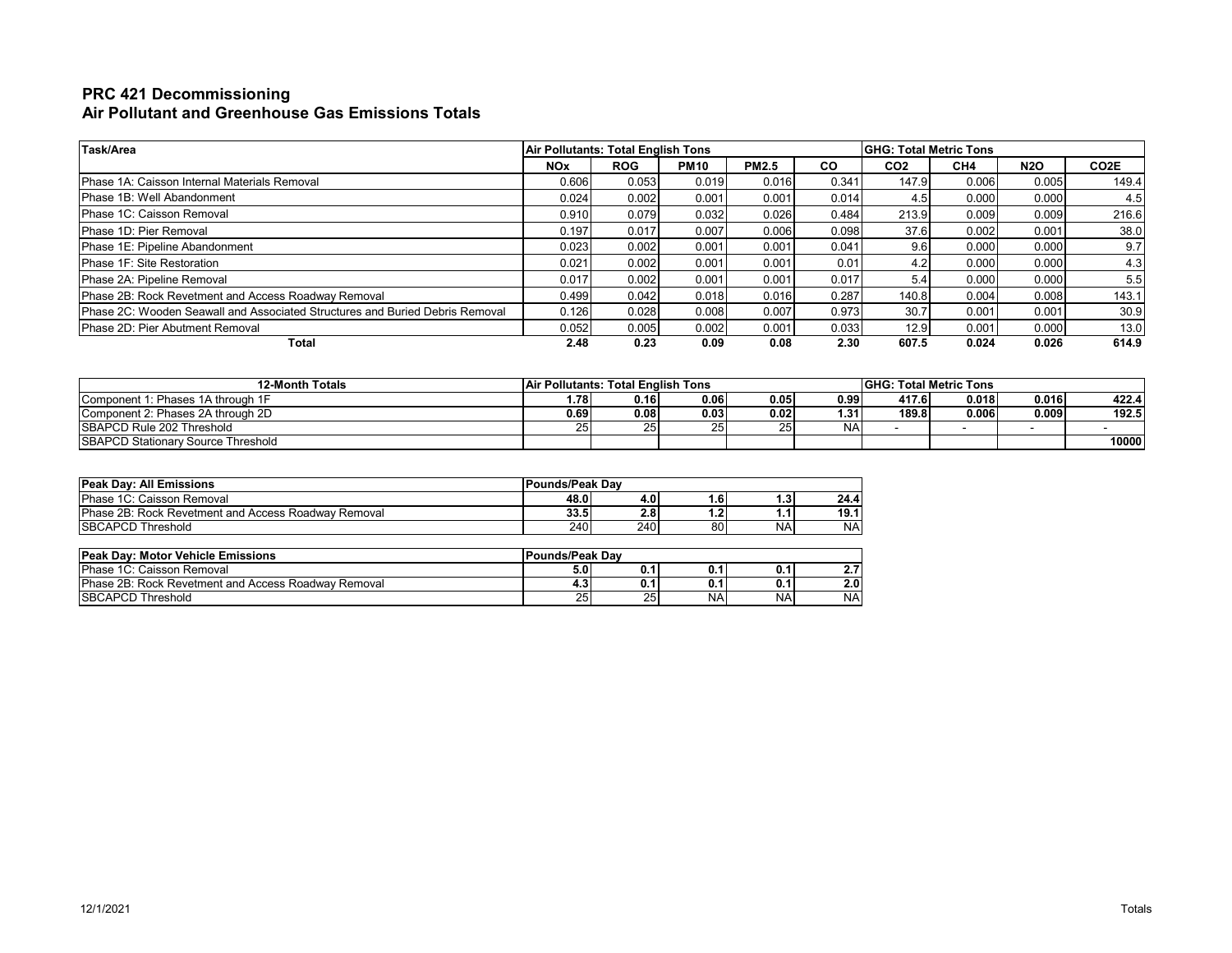# **PRC 421 Decommissioning Phase 1C: Caisson Removal**

## **OFF-ROAD SOURCES**

|                                                                                                                                                    | <b>Emission Factors: pounds/BHP-hr</b> |            |               |                                |              |            |                    |              |           |                 |                 |            | Pounds   |            |             |              |           |                 |       |            |
|----------------------------------------------------------------------------------------------------------------------------------------------------|----------------------------------------|------------|---------------|--------------------------------|--------------|------------|--------------------|--------------|-----------|-----------------|-----------------|------------|----------|------------|-------------|--------------|-----------|-----------------|-------|------------|
| <b>Source</b>                                                                                                                                      | Fuel                                   | <b>BHP</b> | <b>Number</b> | <b>Hours/Dav</b><br>per Source | $NO_{x}$     | <b>ROG</b> | <b>PM10</b>        | <b>PM2.5</b> | <b>CO</b> | CO <sub>2</sub> | CH <sub>4</sub> | <b>N2O</b> | $NO_{x}$ | <b>ROG</b> | <b>PM10</b> | <b>PM2.5</b> | <b>CO</b> | CO <sub>2</sub> | CH4   | <b>N2O</b> |
| Excavator (Caterpillar 330)                                                                                                                        | Diesel                                 | 272        |               |                                | 0.00149      | 0.00014    | 0.00005            | 0.00004      | 0.00095   | 0.44475         | 0.000023        | 0.000011   | 16.2     |            |             | 0.4          | 10.3      | 4838.9          | 0.250 | 0.120      |
| 250<br>0.00022<br>0.00008<br>0.000023<br>0.000011<br>Wheeled loader (Caterpillar 950)<br>0.00007<br>0.00104<br>0.41981<br>J.00242<br><b>Diesel</b> |                                        |            |               |                                |              |            |                    |              |           |                 |                 |            |          |            |             | 0.4          | 5.2       | 2099.           | 0.115 | 0.055      |
| Dozer (Caterpillar D6)                                                                                                                             | Diesel                                 | 215        |               |                                | $0.0041^{-}$ | 0.00041    | 0.00023            | 0.00020      | 0.00314   | 0.49930         | 0.000023        | 0.00001    | 0.0      | 0.0        |             | 0.0          | 0.0       | 0.0             | 0.000 | 0.000      |
| Backhoe                                                                                                                                            | Diesel                                 | 104        |               |                                | 0.00235      | 0.00023    | 0.00014            | 0.00011      | 0.00288   | 0.43005         | 0.000023        | 0.000011   | 0.0      | $0.0\,$    | 0.0         | 0.0          | 0.0       | 0.0             | 0.000 | 0.000      |
| Welding machine                                                                                                                                    | Diesel                                 | 20         |               |                                | 0.00447      | 0.00061    | 0.0002             | 0.00019      | 0.00285   | 0.56383         | 0.000023        | 0.000011   | 0.0      | 0.0        | 0.0         | 0.0          | $0.0\,$   | 0.0             | 0.000 | 0.000      |
| Flush pump                                                                                                                                         | Diesel                                 |            |               |                                | 0.00735      | 0.00100    | 0.00035            | 0.00032      | 0.00500   | 0.92681         | 0.000023        | 0.000011   | $0.0\,$  | $0.0\,$    | 0.0         | 0.0          | $0.0\,$   | 0.0             | 0.000 | 0.000      |
| Air compressor                                                                                                                                     | Diesel                                 | $\sim$     |               |                                | 0.00734      | 0.00092    | 0.00033            | 0.00030      | 0.00479   | 0.92733         | 0.000023        | 0.000011   | 0.0      | $0.0\,$    |             | 0.0          | $0.0\,$   | 0.0             | 0.000 | 0.000      |
| Crane                                                                                                                                              | Diesel                                 | 275        |               |                                | 0026         | 0.00023    | 0.000 <sub>1</sub> | 0.00009      | 0.00112   | 0.33508         | 0.000023        | 0.00001    | 14.7     |            | U.6         | 0.5          | 6.2       | 1842.9          | 0.127 | 0.061      |
|                                                                                                                                                    |                                        |            |               |                                |              |            |                    |              |           |                 |                 |            | 43.1     | 3.9        |             |              | 21.7      | 8780.9          | 0.492 | 0.235      |

## **ON-ROAD SOURCES**

|                                                     |                    |                                            |                       | <b>Emission Factors, grams/mile</b> <sup>2</sup> |             |              |         |                 |                 |                      | <b>Total Pounds</b> |            |             |              |      |                 |       |            |
|-----------------------------------------------------|--------------------|--------------------------------------------|-----------------------|--------------------------------------------------|-------------|--------------|---------|-----------------|-----------------|----------------------|---------------------|------------|-------------|--------------|------|-----------------|-------|------------|
| <b>On Road Sources</b>                              | Miles/One-way Trip | <b>Peak Day</b><br>One-Way<br><b>Trips</b> | <b>NO<sub>x</sub></b> | <b>ROG</b>                                       | <b>PM10</b> | <b>PM2.5</b> | CO      | CO <sub>2</sub> | CH <sub>4</sub> | <b>N2O</b>           | <b>NOx</b>          | <b>ROG</b> | <b>PM10</b> | <b>PM2.5</b> | CO   | CO <sub>2</sub> | CH4   | <b>N2O</b> |
| Light-duty truck (workers)                          |                    | 50                                         | 0.10250               | 0.01498                                          | 0.00121     | 0.00111      | 1.06130 | 325.0990        | 0.00439         | 0.00720              | 0.2                 | 0.0        | 0.0         | 0.0          | 2.31 | 716.7           | 0.010 | 0.016      |
| Heavy-duty truck (vacuum truck)                     | 20                 |                                            | 1.28113               | 0.01901                                          | 0.01607     | 0.01537      | 0.10224 | 1437.7630       | 0.00088         | 0.14961              | 0.0 <sub>1</sub>    |            | 0.01        | 0.0          |      | 0.0             | 0.000 | 0.000      |
| Heavy-duty truck (hydro-excavator; on-site use) $4$ | 20                 |                                            | 4.13121               | 0.06330                                          | 0.00920     | 0.00880      | 0.3075  | 1972.6210       | 0.00088         | 0.14961              | 0.0                 | 0.0        | 0.01        | 0.0          |      | 0.0             | 0.000 | 0.000      |
| Heavy-duty truck (export soil/gravel)               |                    |                                            | 1.28113               | 0.01901                                          | 0.01607     | 0.01537      | 0.10224 | 1437.7630       | 0.00088         | 0.14961              | 0.01                | 0.0        | 0.0         | 0.0          |      | 0.0             | 0.000 | 0.000      |
| Heavy-duty truck (export steel)                     |                    |                                            | 1.28113               | 0.0190'                                          | 0.01607     | 0.01537      | 0.10224 | 1437.7630       | 0.00088         | 0.14961              | 0.0                 | 0.0        | 0.01        | 0.0          |      | 0.0             | 0.000 | 0.000      |
| Heavy-duty truck (export concrete)                  | 54                 | 20                                         | 1.28113               | 0.01901                                          | 0.01607     | 0.01537      | 0.10224 | 1437.7630       | 0.00088         | 0.14961              |                     |            | 0.01        | 0.0          | 0.2  | 3423.2          | 0.002 | 0.356      |
| Heavy-duty truck (export wood)                      | 14                 |                                            | 1.28113               | 0.01901                                          | 0.01607     | 0.01537      | 0.10224 | 1437.7630       | 0.00088         | 0.14961              |                     | 0.0        | 0.01        | 0.0          |      | 0.0             | 0.000 | 0.000      |
| Heavy-duty truck (export rock)                      |                    |                                            | 1.28113               | 0.01901                                          | 0.01607     | 0.01537      | 0.10224 | 1437.7630       | 0.00088         | 0.14961              |                     | 0.0        | 0.01        | 0.0          |      | 0.0             | 0.000 | 0.000      |
| Heavy-duty truck (wastewater disposal)              |                    |                                            | 1.28113               | 0.01901                                          | 0.01607     | 0.01537      | 0.10224 | 1437.7630       | 0.00088         | 0.14961              |                     | 0.01       | 0.01        | 0.0          |      | 1901.8          | 0.001 | 0.198      |
|                                                     |                    |                                            |                       |                                                  |             |              |         |                 |                 | Totals $\Rightarrow$ | 5.01                |            | 0.11        | 0.1          | 2.71 | 6041.8          | 0.013 | 0.570      |
|                                                     |                    |                                            |                       |                                                  |             |              |         |                 |                 |                      |                     |            |             |              |      |                 |       |            |

**Off-Road & On-Road Source Totals 48.0 4.0 1.6 1.3 24.4 14822.6 0.505 0.805** 

Notes:

 $1$  Emission factors from OFFROAD 2017 (ver 1.0.1) for Santa Barbara County

 $2$  Emission factors from EMFAC 2021 for Santa Barbara County year 2022 annual emissions

 $^3$  Based on 25 workers and other on-site staff (50 one-way trips/day)

 $^4$ Based on 32 hours total pump use, 20 mph emission factors for engine (pump PTO) use on-site (equivalent to 640 miles)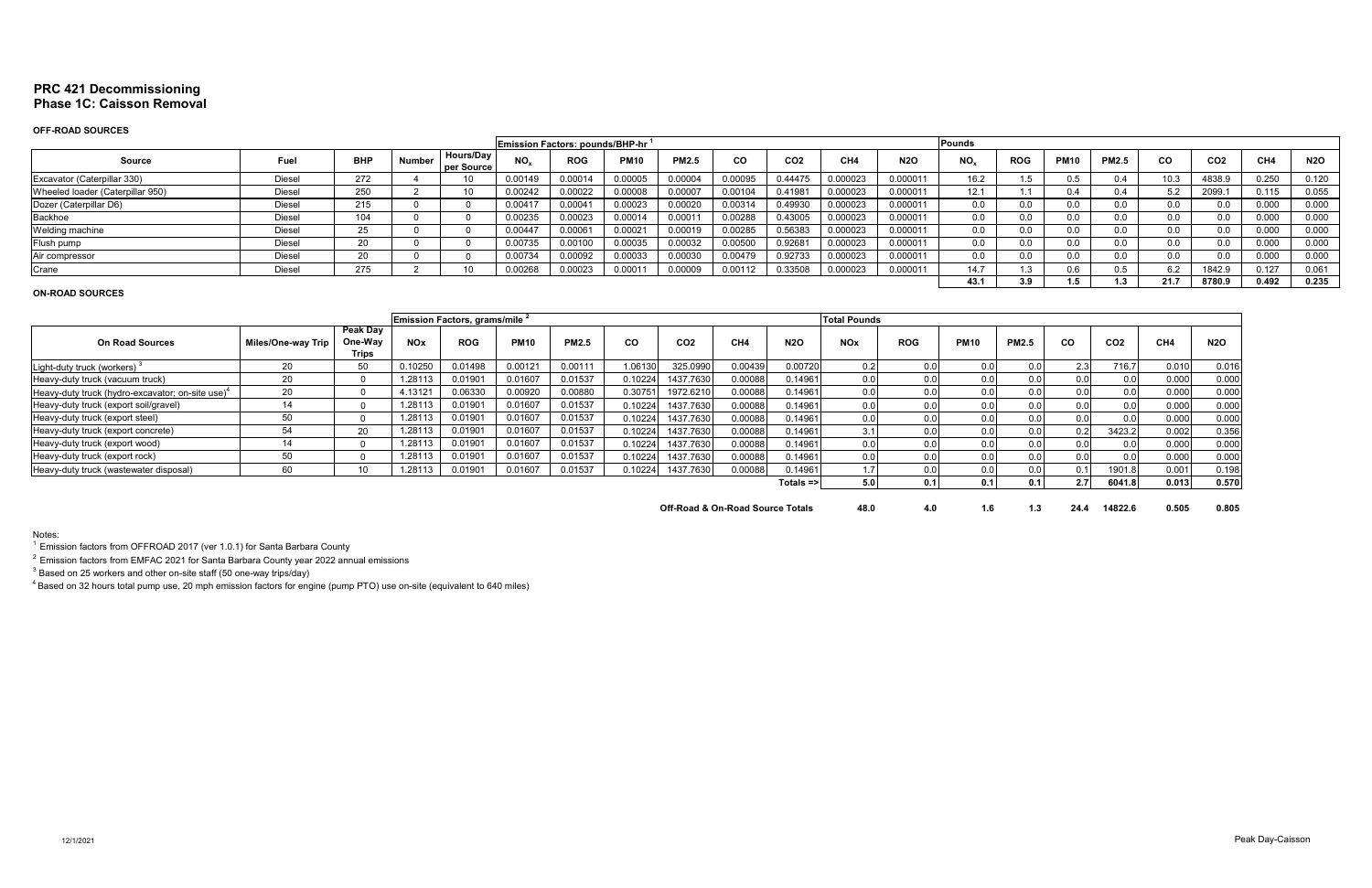# **PRC 421 Decommissioning Phase 2B: Rock Revetment and Access Roadway Removal**

# **OFF-ROAD SOURCES**

|                                  |               |            |               |                                  | <b>Emission Factors: pounds/BHP-hr</b> |            |             |                     |           |                 |                 |            | <b>Total Pounds</b> |            |             |              |       |                 |       |            |
|----------------------------------|---------------|------------|---------------|----------------------------------|----------------------------------------|------------|-------------|---------------------|-----------|-----------------|-----------------|------------|---------------------|------------|-------------|--------------|-------|-----------------|-------|------------|
| <b>Source</b>                    | Fuel          | <b>BHP</b> | <b>Number</b> | <b>Total Hours</b><br>per Source | NO.                                    | <b>ROG</b> | <b>PM10</b> | <b>PM2.5</b>        | <b>CO</b> | CO <sub>2</sub> | CH <sub>4</sub> | <b>N2O</b> | NO <sub>x</sub>     | <b>ROG</b> | <b>PM10</b> | <b>PM2.5</b> | CO.   | CO <sub>2</sub> | CH4   | <b>N2O</b> |
| Excavator (Caterpillar 330)      | Diesel        | 272        |               |                                  | 0.00149                                | 0.00014    | 0.00005     | 0.00004             | 0.00095   | 0.44475         | 0.000023        | 0.000011   | 8.11                | 0.76       | 0.27        | 0.22         | 5.17  | 2419.4          | 0.125 | 0.060      |
| Wheeled loader (Caterpillar 950) | <b>Diesel</b> | 250        |               |                                  | 0.00242                                | 0.00022    | 0.00008     | 0.00007             | 0.00104   | 0.41981         | 0.000023        | 0.000011   | 12.10               | .10        | 0.40        | 0.35         | 5.20  | 2099.1          | 0.115 | 0.055      |
| Dozer (Caterpillar D6)           | Diesel        | 215        |               |                                  | 0.00417                                | 0.0004'    | 0.00023     | 0.0002 <sup>2</sup> | 0.00314   | 0.49934         | 0.000023        | 0.000011   | 8.97                | 0.88       | 0.49        | 0.45         | 6.75  | 1073.6          | 0.049 | 0.024      |
| Concrete pump                    | Diesel        | 175        |               |                                  | 0.00202                                | 0.00016    | 0.00011     | 0.00009             | 0.00209   | 0.34452         | 0.000023        | 0.000011   | 0.00                | 0.00       | 0.00        | 0.00         | 0.00  | 0.0             | 0.000 | 0.000      |
| Backhoe                          | Diesel        | 104        |               |                                  | 0.00235                                | 0.00023    | 0.00014     | 0.0001'             | 0.00288   | 0.43005         | 0.000023        | 0.000011   | 0.00                | 0.00       | 0.00        | 0.00         | 0.00  | 0.0             | 0.000 | 0.000      |
| Welding machine                  | Diesel        | $\sim$ $-$ |               |                                  | 0.00447                                | 1.00061    | 0.00021     | 0.00019             | 0.00285   | 0.56383         | 0.000023        | 0.000011   | 0.00                | 0.00       | 0.00        | 0.00         | 0.00  | 0.0             | 0.000 | 0.000      |
| Flush pump                       | <b>Diesel</b> | 20         |               |                                  | 0.00735                                | 0.00100    | 0.00035     | 0.00032             | 0.00500   | 0.92681         | 0.000023        | 0.000011   | 0.00                | 0.00       | 0.00        | 0.00         | 0.00  | 0.0             | 0.000 | 0.000      |
| Air compressor                   | Diesel        | 20         |               |                                  | 0.00734                                | 0.00092    | 0.00033     | 0.00030             | 0.00479   | 0.92733         | 0.000023        | 0.000011   | 0.00                | 0.00       | 0.00        | 0.00         | 0.00  | 0.0             | 0.000 | 0.000      |
| Crane                            | Diesel        | 275        |               |                                  | 0.00268                                | 0.00023    | 0.00011     | 0.00009             | 0.00112   | 0.33508         | 0.000023        | 0.000011   | 0.00                | 0.00       | 0.00        | 0.00         | 0.00  | 0.0             | 0.000 | 0.000      |
|                                  |               |            |               |                                  |                                        |            |             |                     |           |                 |                 |            | 29.17               | 2.74       | 1.17        | 1.02         | 17.12 | 5592.1          | 0.290 | 0.138      |

|                                                              |                           |                                       |            | Emission Factors, grams/mile <sup>2</sup> |             |              |         |                                  |                 |              | <b>Total Pounds</b> |            |             |              |      |                 |       |            |
|--------------------------------------------------------------|---------------------------|---------------------------------------|------------|-------------------------------------------|-------------|--------------|---------|----------------------------------|-----------------|--------------|---------------------|------------|-------------|--------------|------|-----------------|-------|------------|
| <b>On Road Sources</b>                                       | <b>Miles/One-way Trip</b> | <b>Total One-</b><br><b>Way Trips</b> | <b>NOx</b> | <b>ROG</b>                                | <b>PM10</b> | <b>PM2.5</b> | CO      | CO <sub>2</sub>                  | CH <sub>4</sub> | <b>N2O</b>   | <b>NOx</b>          | <b>ROG</b> | <b>PM10</b> | <b>PM2.5</b> | CO.  | CO <sub>2</sub> | CH4   | <b>N2O</b> |
| Light-duty truck (workers)                                   | 20                        | 36                                    | 0.10250    | 0.01498                                   | 0.00121     | 0.00111      | 1.06130 | 325.0990                         | 0.00439         | 0.00720      | 0.16                | 0.02       | 0.00        | 0.00         | 1.68 | 516.0           | 0.007 | 0.011      |
| Heavy-duty truck (bin removal, hydroseeder)                  | 20                        |                                       | .28113     | 0.0190'                                   | 0.01607     | 0.01537      | 0.10224 | 1437.7630                        | 0.00088         | 0.14961      | 0.00                | 0.00       | 0.00        | 0.00         | 0.00 | 0.0             | 0.000 | 0.000      |
| Heavy-duty truck (hydro-excavator; on-site use) <sup>4</sup> | 20                        |                                       | 4.13121    | 0.06330                                   | 0.00920     | 0.00880      | 0.30751 | 1972.6210                        | 0.00088         | 0.14961      | 0.00                | 0.00       | 0.00        | 0.00         | 0.00 | 0.0             | 0.000 | 0.000      |
| Heavy-duty truck (export soil/gravel)                        | 14                        | 20                                    | 1.28113    | 0.0190                                    | 0.01607     | 0.01537      | 0.10224 | 1437.7630                        | 0.00088         | 0.14961      | 0.79                | 0.01       | 0.01        | 0.01         | 0.06 | 887.5           | 0.001 | 0.092      |
| Heavy-duty truck (export steel)                              | 50                        |                                       | 1.28113    | 0.0190                                    | 0.01607     | 0.01537      | 0.10224 | 1437.7630                        | 0.00088         | 0.14961      | 0.00                | 0.00       | 0.00        | 0.00         | 0.00 | 0.0             | 0.000 | 0.000      |
| Heavy-duty truck (export concrete)                           | 54                        |                                       | 1.28113    | 0.0190'                                   | 0.01607     | 0.01537      | 0.10224 | 1437.7630                        | 0.00088         | 0.14961      | 0.00                | 0.00       | 0.00        | 0.00         | 0.00 | 0.0             | 0.000 | 0.000      |
| Heavy-duty truck (export wood)                               | 14                        |                                       | 1.28113    | 0.0190'                                   | 0.01607     | 0.01537      | 0.10224 | 1437.7630                        | 0.00088         | 0.14961      | 0.00                | 0.00       | 0.00        | 0.00         | 0.00 | 0.0             | 0.000 | 0.000      |
| Heavy-duty truck (export rock)                               | 50                        | 24                                    | 1.28113    | 0.0190'                                   | 0.01607     | 0.01537      | 0.10224 | 1437.7630                        | 0.00088         | 0.14961      | 3.39                | 0.05       | 0.04        | 0.04         | 0.27 | 3803.6          | 0.002 | 0.396      |
| Heavy-duty truck (wastewater disposal)                       | 60                        |                                       | 1.28113    | 0.0190'                                   | 0.01607     | 0.01537      | 10224   | 1437.7630                        | 0.00088         | 0.14961      | 0.00                | 0.00       | 0.00        | 0.00         | 0.00 | 0.0             | 0.000 | 0.000      |
|                                                              |                           |                                       |            |                                           |             |              |         |                                  |                 | $Totals = >$ | 4.34                | 0.09       | 0.05        | 0.05         | 2.02 | 5207.1          | 0.010 | 0.500      |
|                                                              |                           |                                       |            |                                           |             |              |         | Off-Road & On-Road Source Totals |                 |              | 33.5                | 2.8        |             | 1.1          | 19.1 | 10799.2         | 0.299 | 0.638      |

**Road Source Totals 33.5** 

# **ON-ROAD SOURCES**

Notes:

 $^1$  Emission factors from OFFROAD 2017 (ver 1.0.1) for Santa Barbara County

 $2$  Emission factors from EMFAC 2021 for Santa Barbara County year 2022 annual emissions

 $^3$  Based on 18 workers and other on-site staff (36 one-way trips/day)

 $^4$ Based on 32 hours total pump use, 20 mph emission factors for engine (pump PTO) use on-site (equivalent to 640 miles)